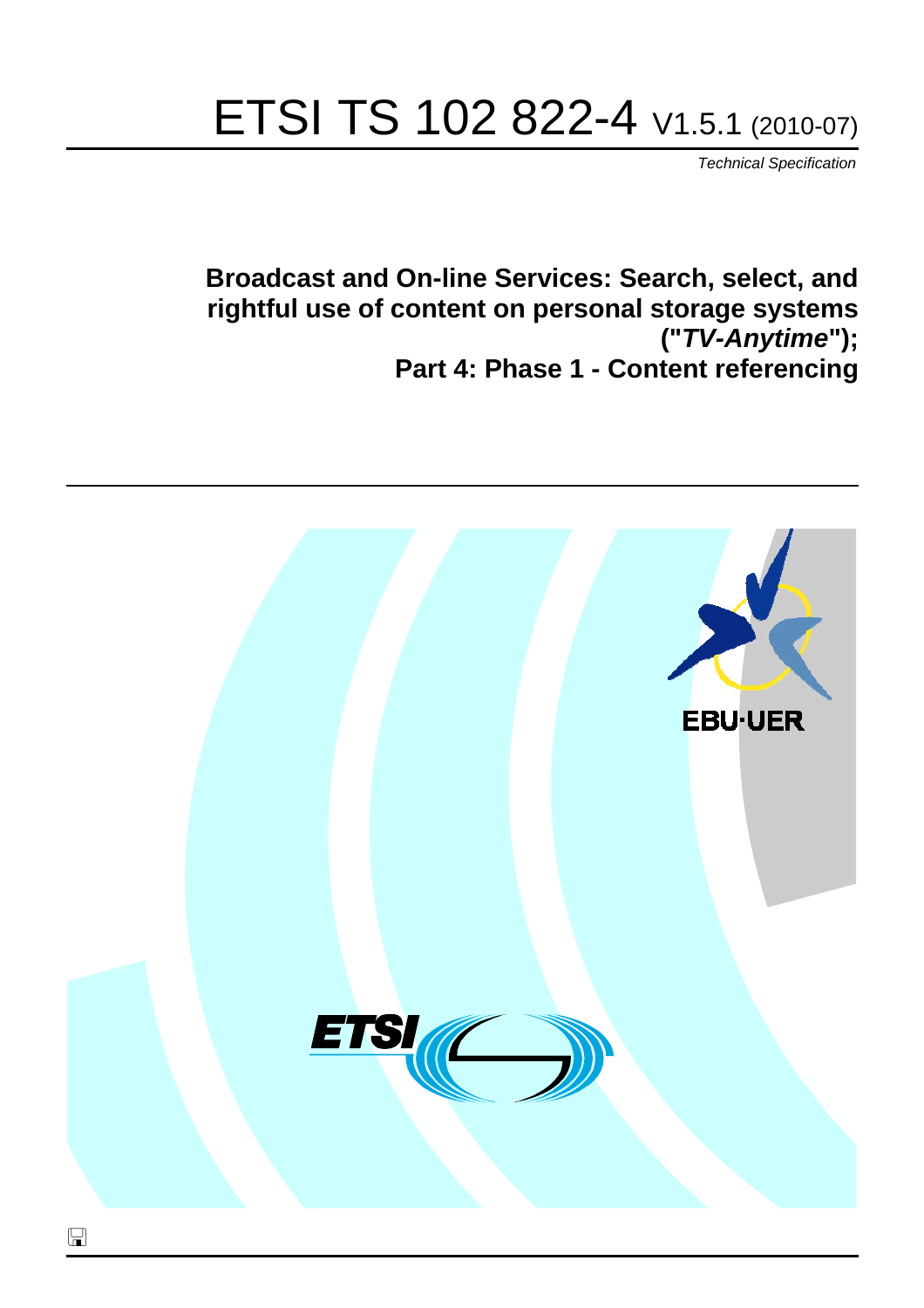Reference

RTS/JTC-TVA-PH1-49-04

Keywords

broadcasting, content, TV, video

#### *ETSI*

#### 650 Route des Lucioles F-06921 Sophia Antipolis Cedex - FRANCE

Tel.: +33 4 92 94 42 00 Fax: +33 4 93 65 47 16

Siret N° 348 623 562 00017 - NAF 742 C Association à but non lucratif enregistrée à la Sous-Préfecture de Grasse (06) N° 7803/88

#### *Important notice*

Individual copies of the present document can be downloaded from: [http://www.etsi.org](http://www.etsi.org/)

The present document may be made available in more than one electronic version or in print. In any case of existing or perceived difference in contents between such versions, the reference version is the Portable Document Format (PDF). In case of dispute, the reference shall be the printing on ETSI printers of the PDF version kept on a specific network drive within ETSI Secretariat.

Users of the present document should be aware that the document may be subject to revision or change of status. Information on the current status of this and other ETSI documents is available at <http://portal.etsi.org/tb/status/status.asp>

If you find errors in the present document, please send your comment to one of the following services: [http://portal.etsi.org/chaircor/ETSI\\_support.asp](http://portal.etsi.org/chaircor/ETSI_support.asp)

#### *Copyright Notification*

No part may be reproduced except as authorized by written permission. The copyright and the foregoing restriction extend to reproduction in all media.

> © European Telecommunications Standards Institute 2010. © European Broadcasting Union 2010. All rights reserved.

**DECT**TM, **PLUGTESTS**TM, **UMTS**TM, **TIPHON**TM, the TIPHON logo and the ETSI logo are Trade Marks of ETSI registered for the benefit of its Members. **3GPP**TM is a Trade Mark of ETSI registered for the benefit of its Members and of the 3GPP Organizational Partners.

**LTE**™ is a Trade Mark of ETSI currently being registered

for the benefit of its Members and of the 3GPP Organizational Partners.

**GSM**® and the GSM logo are Trade Marks registered and owned by the GSM Association.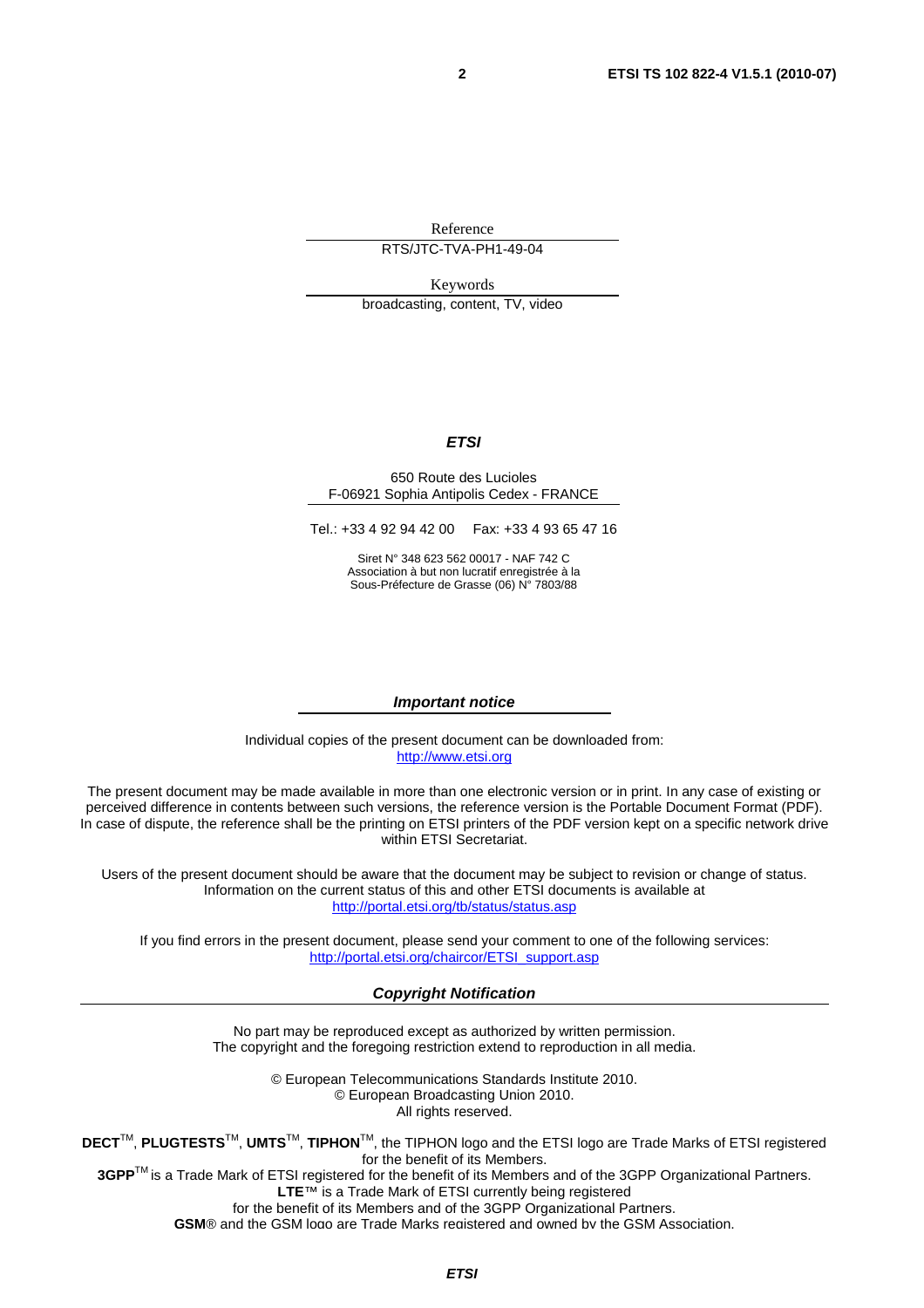# Contents

| 1                                                                                                                                                                                                                     |                             |  |
|-----------------------------------------------------------------------------------------------------------------------------------------------------------------------------------------------------------------------|-----------------------------|--|
| $\overline{2}$<br>2.1<br>2.2                                                                                                                                                                                          |                             |  |
| 3<br>3.1<br>3.2<br>3.3                                                                                                                                                                                                |                             |  |
| 4                                                                                                                                                                                                                     |                             |  |
| 5                                                                                                                                                                                                                     |                             |  |
| 6                                                                                                                                                                                                                     |                             |  |
| 7                                                                                                                                                                                                                     |                             |  |
| 8                                                                                                                                                                                                                     |                             |  |
| 9                                                                                                                                                                                                                     |                             |  |
| 10                                                                                                                                                                                                                    |                             |  |
|                                                                                                                                                                                                                       |                             |  |
| 11<br>11.1                                                                                                                                                                                                            |                             |  |
| 12<br>12.1<br>12.1.1<br>12.2.<br>12.2.1<br>12.3<br>12.3.1<br>12.3.2<br>12.3.3<br>12.3.4<br>12.3.4.1<br>12.3.5<br>12.3.5.1<br>12.3.5.2<br>12.3.6<br>12.3.6.1<br>12.3.7<br>12.3.7.1<br>12.3.7.2<br>12.3.7.3<br>12.3.7.4 |                             |  |
|                                                                                                                                                                                                                       | <b>Annex A (normative):</b> |  |
| A.1                                                                                                                                                                                                                   |                             |  |
| A.1.1                                                                                                                                                                                                                 |                             |  |
| A.1.2                                                                                                                                                                                                                 |                             |  |
| A.2                                                                                                                                                                                                                   |                             |  |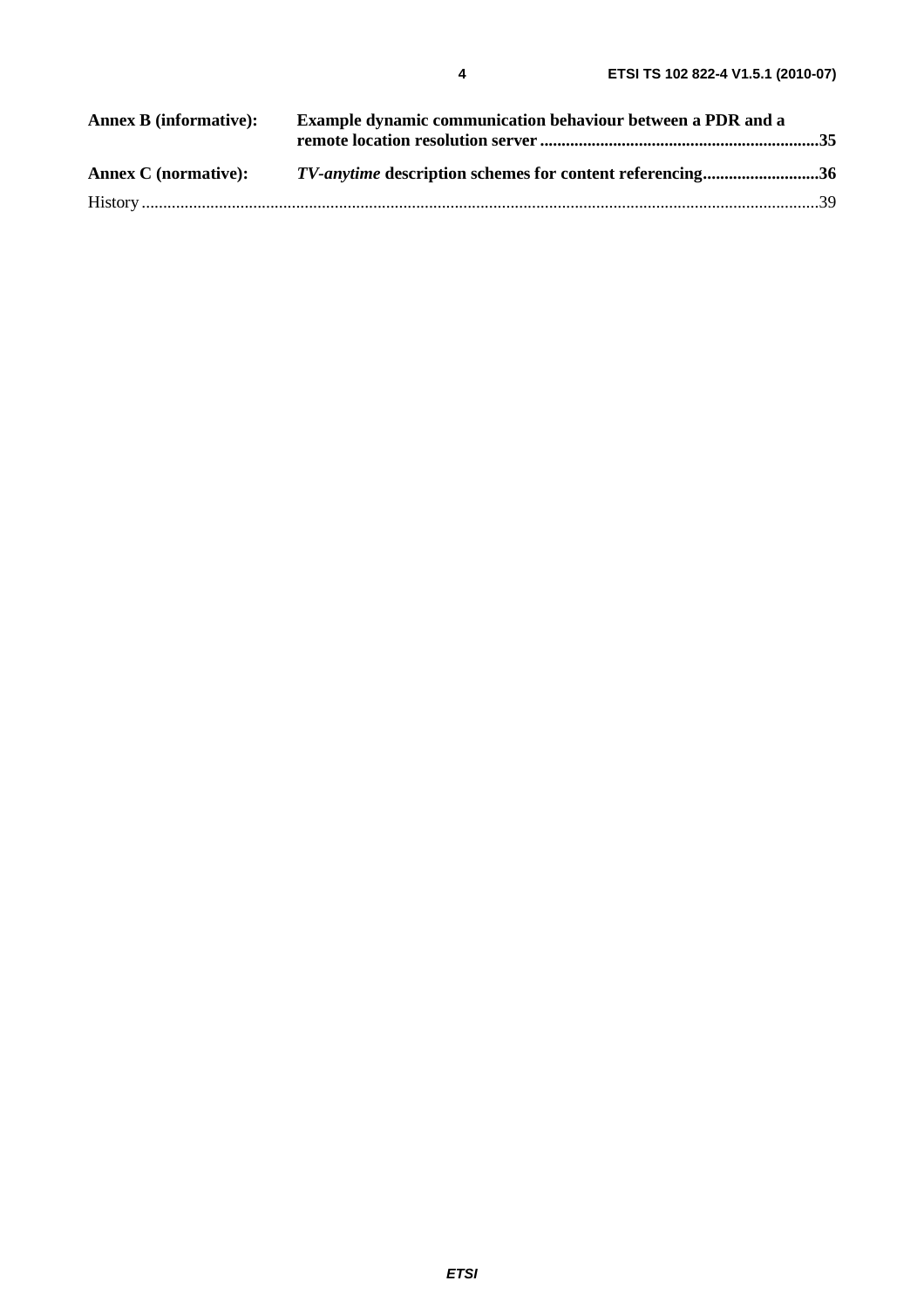# Intellectual Property Rights

IPRs essential or potentially essential to the present document may have been declared to ETSI. The information pertaining to these essential IPRs, if any, is publicly available for **ETSI members and non-members**, and can be found in ETSI SR 000 314: *"Intellectual Property Rights (IPRs); Essential, or potentially Essential, IPRs notified to ETSI in respect of ETSI standards"*, which is available from the ETSI Secretariat. Latest updates are available on the ETSI Web server ([http://webapp.etsi.org/IPR/home.asp\)](http://webapp.etsi.org/IPR/home.asp).

Pursuant to the ETSI IPR Policy, no investigation, including IPR searches, has been carried out by ETSI. No guarantee can be given as to the existence of other IPRs not referenced in ETSI SR 000 314 (or the updates on the ETSI Web server) which are, or may be, or may become, essential to the present document.

### Foreword

This Technical Specification (TS) has been produced by Joint Technical Committee (JTC) Broadcast of the European Broadcasting Union (EBU), Comité Européen de Normalisation ELECtrotechnique (CENELEC) and the European Telecommunications Standards Institute (ETSI).

NOTE: The EBU/ETSI JTC Broadcast was established in 1990 to co-ordinate the drafting of standards in the specific field of broadcasting and related fields. Since 1995 the JTC Broadcast became a tripartite body by including in the Memorandum of Understanding also CENELEC, which is responsible for the standardization of radio and television receivers. The EBU is a professional association of broadcasting organizations whose work includes the co-ordination of its members' activities in the technical, legal, programme-making and programme-exchange domains. The EBU has active members in about 60 countries in the European broadcasting area; its headquarters is in Geneva.

European Broadcasting Union CH-1218 GRAND SACONNEX (Geneva) Switzerland Tel: +41 22 717 21 11 Fax: +41 22 717 24 81

The present document is part 4 of a multi-part deliverable covering Broadcast and On-line Services: Search, select, and rightful use of content on personal storage systems (*TV-anytime*), as identified below:

- Part 1: "Benchmark Features";
- Part 2: "Phase 1 System description";
- Part 3: "Metadata";
- **Part 4: "Phase 1 - Content referencing";**
- Part 5: "Rights Management and Protection (RMP)";
- Part 6: "Delivery of metadata over a bi-directional network";
- Part 7: "Bi-directional metadata delivery protection";
- Part 8: "Phase 2 Interchange Data Format";
- Part 9: "Phase 2 Remote Programming".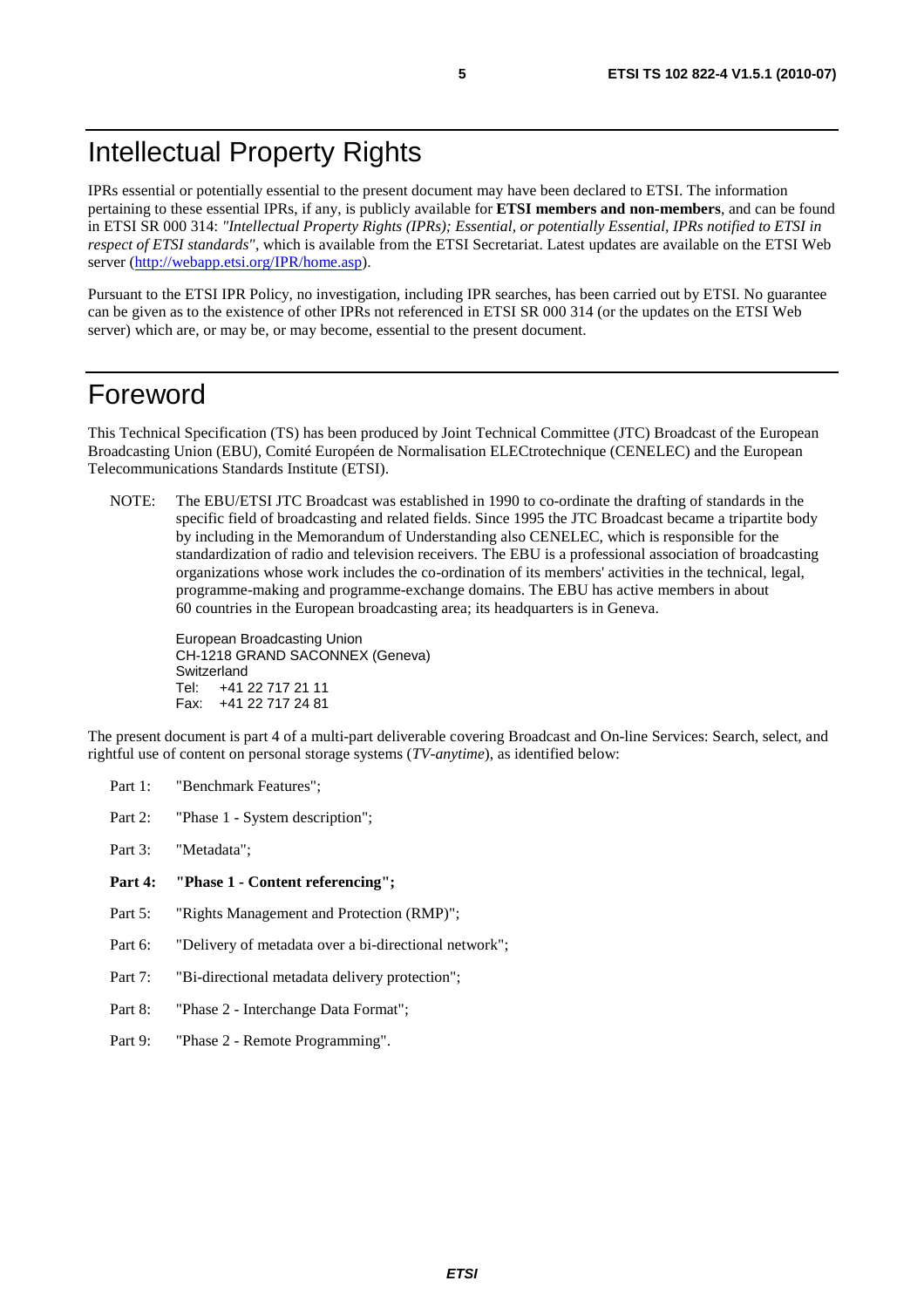# Introduction

The present document is based on a submission by the *TV-anytime* forum [\(http://www.](http://www.tv-anytime.org/)*TV-anytime*.org).

*TV-anytime* (TVA) is a full and synchronized set of specifications established by the *TV-anytime* Forum. TVA features enable the search, selection, acquisition and rightful use of content on local and/or remote personal storage systems from both broadcast and online services.

TS 102 822-1 [8] and TS 102 822-2 [9] set the context and system architecture in which the standards for Metadata, Content referencing, Bi-directional metadata and Metadata protection are to be implemented in the *TV-anytime* environment. TS 102 822-1 [8] provides benchmark business models against which the *TV-anytime* system architecture is evaluated to ensure that the specification enable key business applications. TS 102 822-2 [9] presents the *TV-anytime* System Architecture. These two documents are placed ahead of the others for their obvious introductory value. These first two documents are largely informative, while the remainder of the series is normative.

The *TV-anytime* features are supported and enabled by the specifications for Metadata (TS 102 822-3 sub-parts 1 [10], 2 [11], 3 [12] and 4 [13]), Content Referencing (the present document), Rights Management (TS 102 822-5 sub-parts 1 [14] and 2 [15]), Bi-directional Metadata Delivery (TS 102 822-6 sub-parts 1 [16], 2 [17] and 3 [18]) and Protection (TS 102 822-7 [19]), Interchange Data Format (TS 102 822-8 [20]) and Remote Programming (TS 102 822-9 [21]).

The present document contains a detailed specification of *TV-anytime*'s Content Referencing IDentifier (CRID).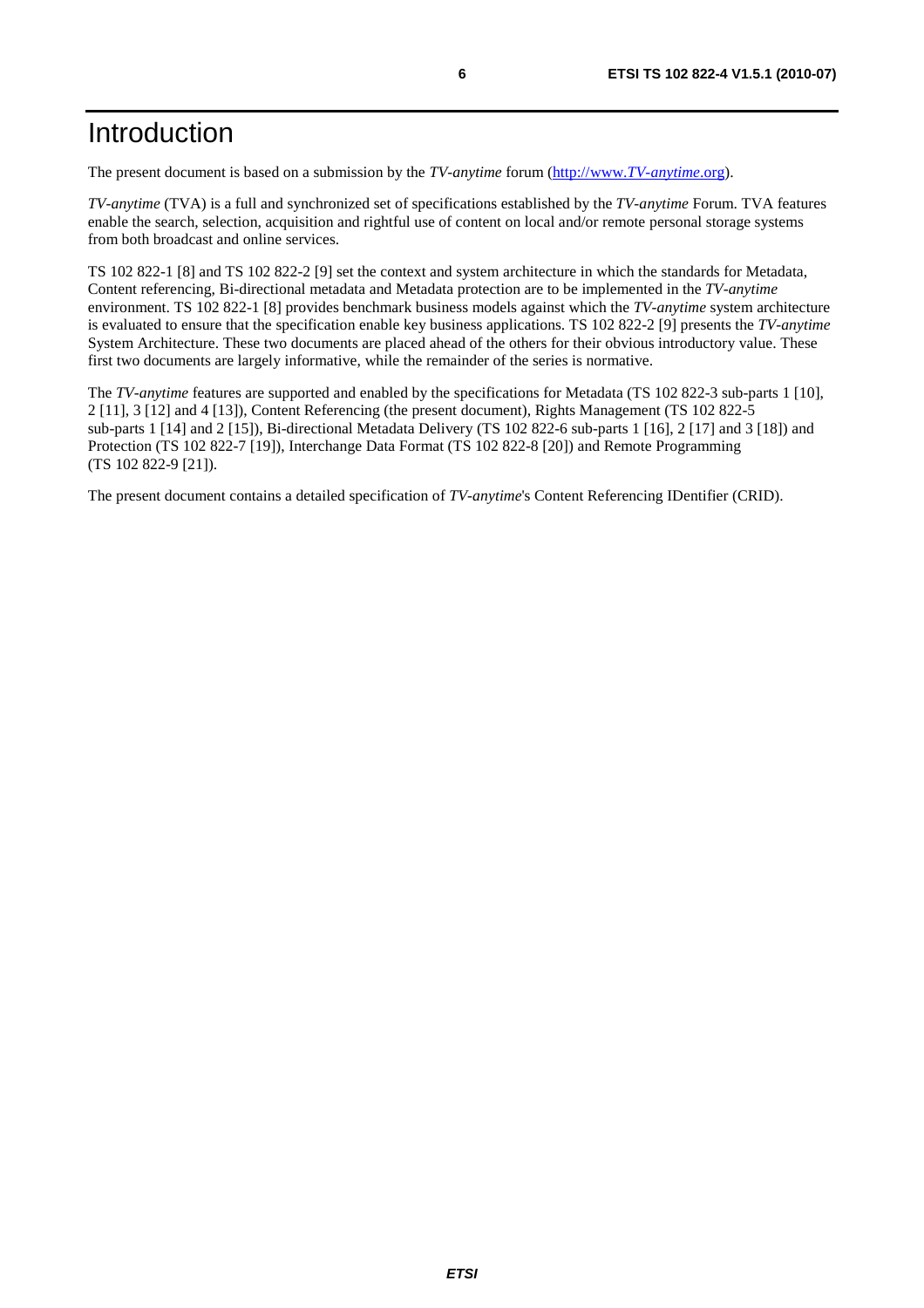### 1 Scope

The present document is the fourth in a multi-part series of "TS 102 822 series" documents produced by the *TV-anytime* Forum. These documents establish the fundamental specifications for the services, systems and devices that will conform to the *TV-anytime* standard, to a level of detail which is implementable for compliant products and services.

Although each of the TS 102 822 series documents is intended to stand alone, a complete and coherent sense of the *TV-anytime* system standard can be gathered by reading all of the specification documents in numerical order.

The scope of the present document of the specification comprises the location independent identification of content, the location information, and the process of finding the location when an identifier is given. The content referencing process begins after a content item has been selected by a consumer through to, but not including, the actual acquisition of the desired content item.

The content referencing specification provides the mechanisms for location resolution in unidirectional network environments , as well as support for location resolution in a bi-directional environment. as defined in TS 102 822-1 [8].

# 2 References

References are either specific (identified by date of publication and/or edition number or version number) or non-specific. For specific references, only the cited version applies. For non-specific references, the latest version of the reference document (including any amendments) applies.

Referenced documents which are not found to be publicly available in the expected location might be found at [http://docbox.etsi.org/Reference.](http://docbox.etsi.org/Reference)

NOTE: While any hyperlinks included in this clause were valid at the time of publication ETSI cannot guarantee their long term validity.

### 2.1 Normative references

The following referenced documents are necessary for the application of the present document.

[1] IETF RFC 3986: "Uniform Resource Identifier (URI): Generic Syntax". [2] IETF RFC 1591: "Domain Name System Structure and Delegation". [3] IETF RFC 2616: "Hypertext Transfer Protocol - HTTP/1.1". [4] IETF RFC 1945: "Hypertext Transfer Protocol - HTTP/1.0". [5] IETF RFC 2660: "The Secure HyperText Transfer Protocol". [6] IETF RFC 2782: "A DNS RR for specifying the location of services (DNS SRV)". [7] HTML 4.01 Specification, D. Ragget, A. Le Hors, I. Jacobs. NOTE: Available at:<http://www.w3.org/TR/html4/>. [8] ETSI TS 102 822-1: "Broadcast and On-line Services: Search, select, and rightful use of content on personal storage systems ("TV-Anytime"); Part 1: Benchmark Features". [9] ETSI TS 102 822-2: "Broadcast and On-line Services: Search, select, and rightful use of content on personal storage systems ("TV-Anytime"); Part 2: Phase 1 - System description". [10] ETSI TS 102 822-3-1: "Broadcast and On-line Services: Search, select, and rightful use of content on personal storage systems ("TV-Anytime"); Part 3: Metadata; Sub-part 1: Phase 1 - Metadata schemas".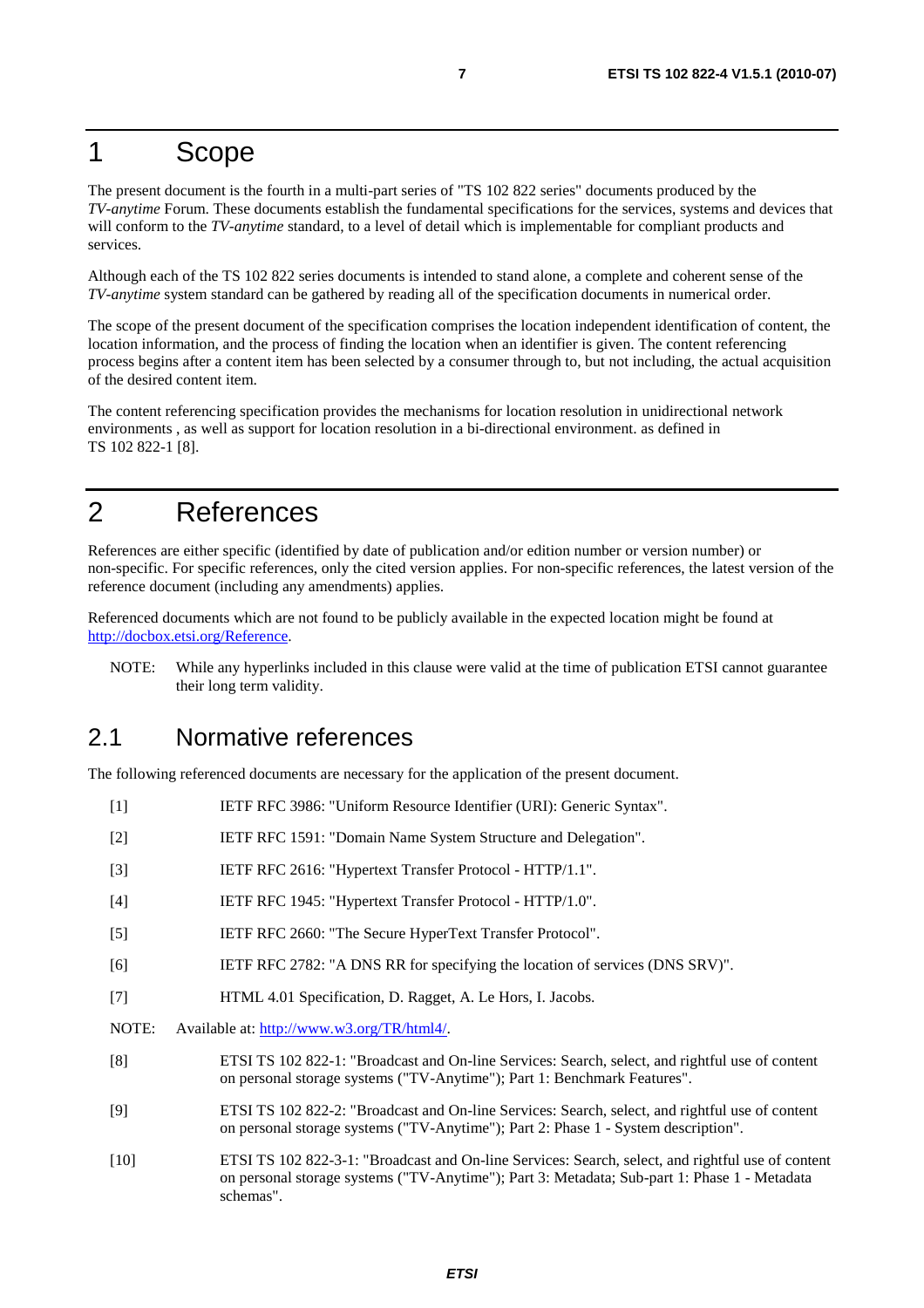- [11] ETSI TS 102 822-3-2: "Broadcast and On-line Services: Search, select, and rightful use of content on personal storage systems ("TV-Anytime"); Part 3: Metadata; Sub-part 2: System aspects in a uni-directional environment".
- [12] ETSI TS 102 822-3-3: "Broadcast and On-line Services: Search, select, and rightful use of content on personal storage systems ("TV-Anytime"); Part 3: Metadata; Sub-part 3: Phase 2 - Extended Metadata Schema".
- [13] ETSI TS 102 822-3-4: "Broadcast and On-line Services: Search, select, and rightful use of content on personal storage systems ("TV-Anytime"); Part 3: Metadata; Sub-part 4: Phase 2 - Interstitial metadata".
- [14] ETSI TS 102 822-5-1: "Broadcast and On-line Services: Search, select, and rightful use of content on personal storage systems ("TV-Anytime"); Part 5: Rights Management and Protection (RMP); Sub-part 1: Information for Broadcast Applications".
- [15] ETSI TS 102 822-5-2: "Broadcast and On-line Services: Search, select, and rightful use of content on personal storage systems ("TV-Anytime"); Part 5: Rights Management and Protection (RMP) Sub-part 2: RMPI binding".
- [16] ETSI TS 102 822-6-1: "Broadcast and On-line Services: Search, select, and rightful use of content on personal storage systems ("TV-Anytime"); Part 6: Delivery of metadata over a bi-directional network; Sub-part 1: Service and transport".
- [17] ETSI TS 102 822-6-2: "Broadcast and On-line Services: Search, select, and rightful use of content on personal storage systems ("TV-Anytime"); Part 6: Delivery of metadata over a bi-directional network; Sub-part 2: Phase 1 - Service discovery".
- [18] ETSI TS 102 822-6-3: "Broadcast and On-line Services: Search, select, and rightful use of content on personal storage systems ("TV-Anytime"); Part 6: Delivery of metadata over a bi-directional network; Sub-part 3: Phase 2 - Exchange of Personal Profile".
- [19] ETSI TS 102 822-7: "Broadcast and On-line Services: Search, select, and rightful use of content on personal storage systems ("TV-anytime Phase 1"); Part 7: Bi-directional metadata delivery protection".
- [20] ETSI TS 102 822-8: "Broadcast and On-line Services: Search, select, and rightful use of content on personal storage systems ("TV-Anytime"); Part 8: Phase 2 - Interchange Data Format".
- [21] ETSI TS 102 822-9: "Broadcast and On-line Services: Search, select, and rightful use of content on personal storage systems ("TV-Anytime"); Part 9: Phase 2 - Remote Programming".

### 2.2 Informative references

The following referenced documents are not necessary for the application of the present document but they assist the user with regard to a particular subject area.

Not applicable.

# 3 Definitions, abbreviations and conventions

### 3.1 Definitions

For the purposes of the present document, the following terms and definitions apply:

**acquisition:** retrieval of content

**authority:** organization that creates CRIDs

```
capture: storing the acquired content (e.g. to local storage)
```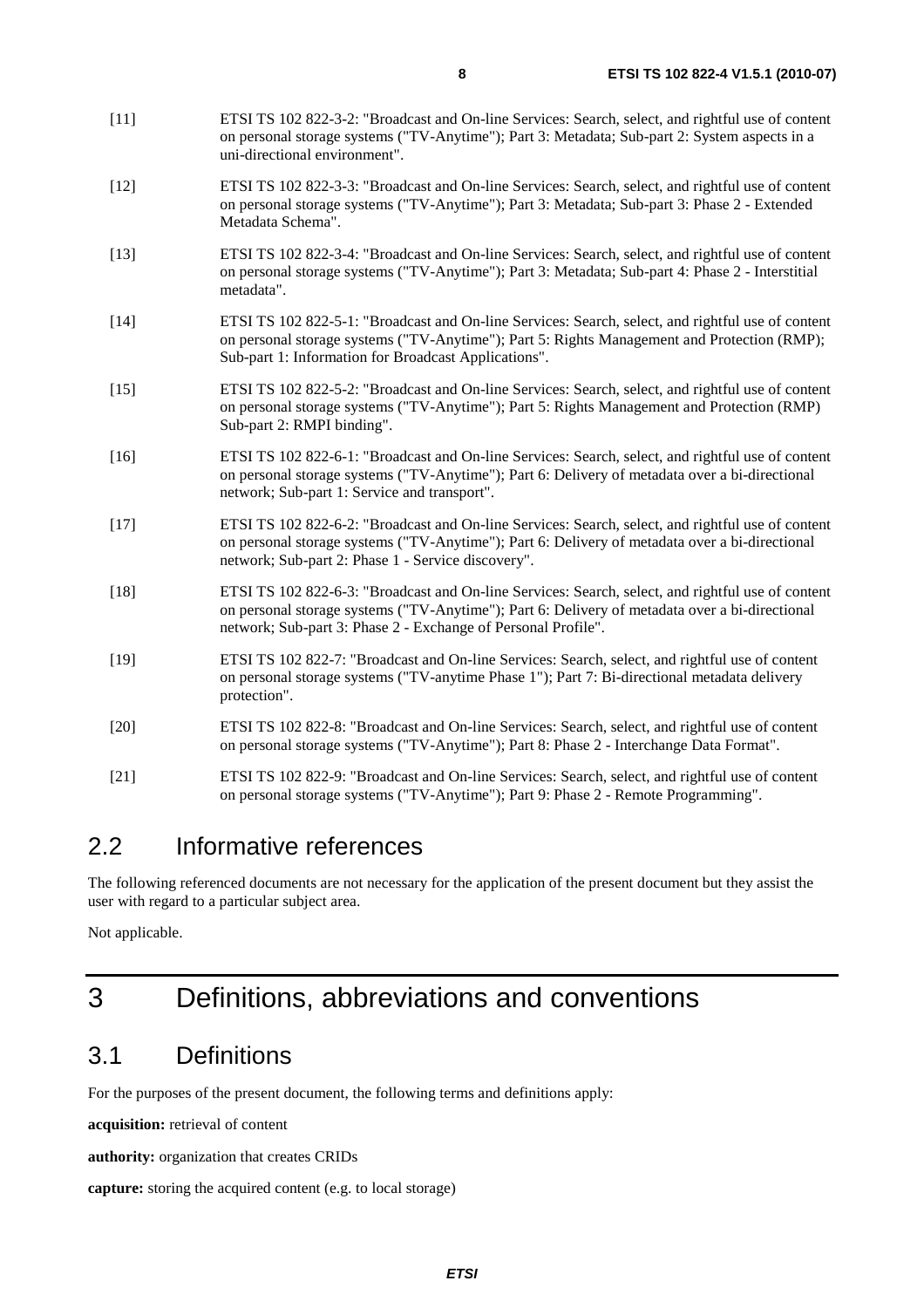**content:** anything the viewer would like to access (movies, games, TV programmes, radio programmes, etc.)

**content creator:** producers of content

**content provider:** entity that acts as the agent for and is the prime exploiter of the content

**content reference:** pointer to a specific content item

**Content Reference IDentifier (CRID):** identifier for content that is independent of its location

**Digital Video Broadcasting (DVB):** set of standards used for European digital TV broadcasting

**Domain Naming System (DNS):** system used on the Internet to register names that can then be mapped into IP addresses using a DNS server

**Electronic Programme Guide (EPG):** means of presenting available content to the consumer, allowing selection of desired content

**instance metadata identifier:** identifier associated with a locator to bind to an instance metadata description

**Internet Protocol (IP):** generic name for the network protocols used on the Internet

**location resolution:** process of establishing the address (location and time) of a specific content instance from its CRID

**locator:** time and place where a content item can be acquired

**metadata:** generally, data about content, such as the title, genre and summary of a television programme as well as metadata also includes consumer profile and history data

**Programme Delivery Control (PDC):** European system used by some broadcasters to accurately indicate when programmes start and stop

**resolution handler:** functional unit that provides location resolution on a specific transport mechanism

**resolving authority:** body which provides location resolution

**Resolving Authority Record (RAR):** information needed for retrieving the location resolution data for the given authority

**System Information (SI):** collection of information tables used in DVB

**service provider:** aggregator and supplier of content which may include gateway and management roles

### 3.2 Abbreviations

For the purposes of the present document, the following abbreviations apply:

| <b>CRID</b> | Content Reference IDentifier |
|-------------|------------------------------|
| <b>DNS</b>  | Domain Naming System         |
| <b>DVB</b>  | Digital Video Broadcasting   |
| <b>EPG</b>  | Electronic Programme Guide   |
| <b>IP</b>   | Internet Protocol            |
| <b>IPR</b>  | Intellectual Property Rights |
| <b>MX</b>   | Mail eXchange                |
| <b>PDC</b>  | Programme Delivery Control   |
| <b>PDR</b>  | Personal Digital Recorder    |
| <b>RAR</b>  | Resolving Authority Record   |
| SI          | <b>System Information</b>    |
| <b>SRV</b>  | Search for seRVice           |
| URI         | Uniform Resource Identifier  |
| URL         | Uniform Resource Locator     |
|             |                              |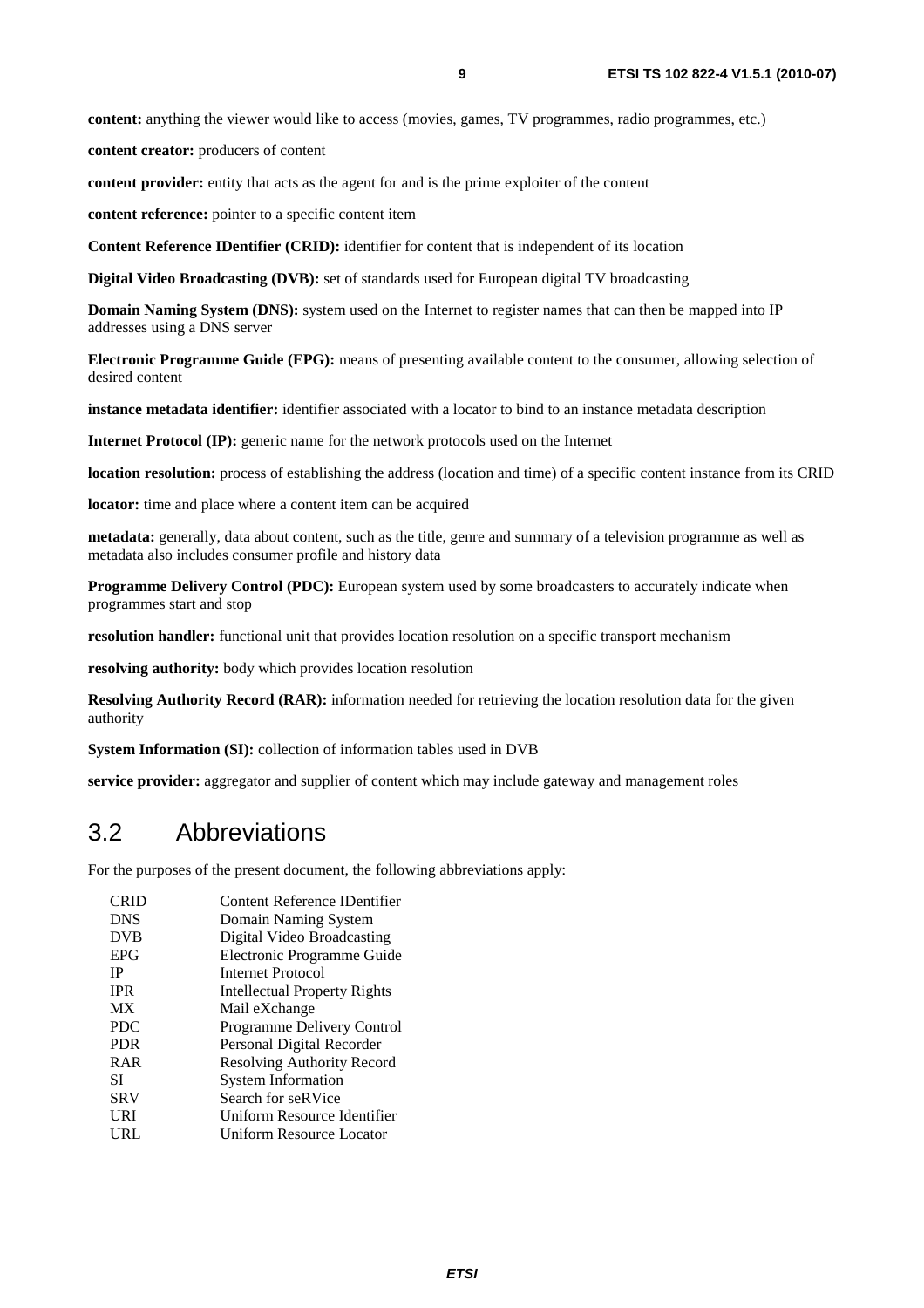### 3.3 Conventions of specification syntax

Within the present document, syntax is defined for various textual items.

Items in **bold** are textual characters that must be used exactly as specified.

Items in *<angle brackets and italics>* are replaced by a suitable value, which is specified beside the syntax definition.

An item in square brackets ("[" and "]") denotes optional items. The entire syntax definition within the square brackets can be omitted, subject to the rules specified.

For example a syntax specification of:

#### **Hello** *<name>* **how are you?**

**<name>** is your name

The correct reading would be to take the text "Hello" and "how are you?" and insert your name between them.

Another example of a syntax specification is:

#### **Hello** *<name> [***how are you?***]*

**<name>** is your name

The correct reading would be to take the text "Hello" and append your name after it, and then optionally append the text "how are you?"

# 4 Introduction

The purpose of content referencing is to allow acquisition of a specific instance of a specific item of content. For example, if a consumer sees an announcement on TV saying "There will be a new series of "The Agatha Christie Murder Mysteries" next year", he/she may want to instruct their Personal Digital Recorder (PDR) to record the whole series, but cannot since he/she does not know when the episodes are going to be broadcast. In fact, the broadcaster may not know yet either. Still the viewer will want to make sure at this point that he/she does not miss the opportunity to acquire the content.

To provide the capability desired by the consumer, the ability is needed to refer to content (in this example a series of programmes) independent of its location, whether that location is on a particular broadcast channel on some date and time, or on a file server connected to Internet or wherever.

In this example, the PDR system would be provided with a reference for the series. In due time, the body who assigned the reference would provide the information required to link this reference to the individual episodes, and subsequently to a specific date and time for each episode so that the PDR would be able to acquire all of them.

This example demonstrates the purpose of content referencing - to provide the ability to refer to content independent of its location, and the ability to subsequently resolve such a reference into one or more locations where the content can be obtained.

Of course, *content* can refer to many types of information. In addition to the television programmes in the example above, it may include radio programmes, audio tracks, MPEG-4 objects, scenes, images, music, etc.

# 5 Key concepts and features

The content referencing process begins after a content item has been selected by a consumer through to, but not including, the actual acquisition of the desired content item. In figure 5.1 the scope of the content referencing process is shown. Some parts outside the scope of content referencing are included in figure 5.1 to give it a global context.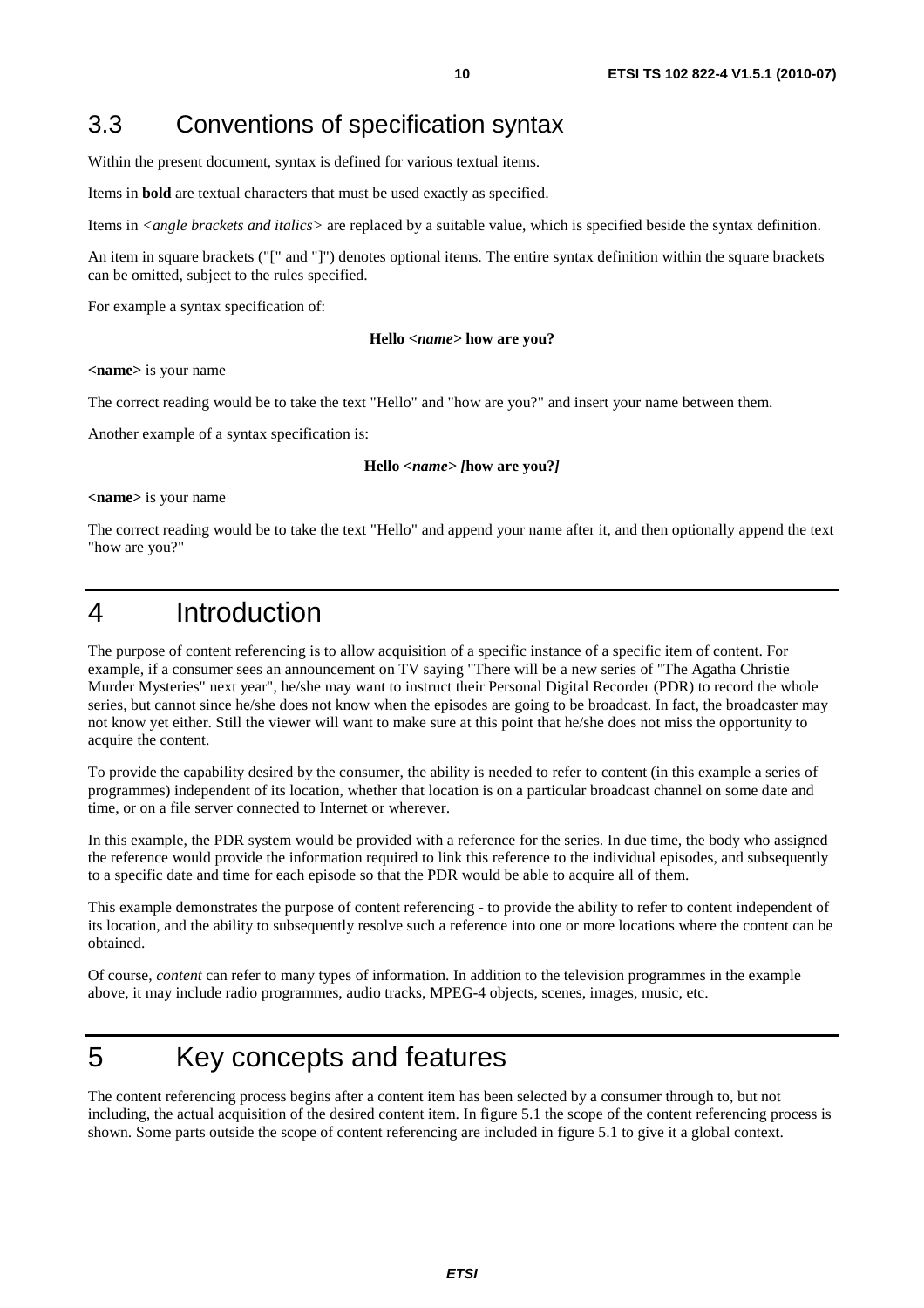

**Figure 5.1: Content referencing environment** 

In this model we can identify three areas of interest:

- 1) The content selection process resulting in a Content Reference IDentifier (CRID).
- 2) The location resolving service the core of content referencing resulting in one or more pointers to instances of that content (locators) or one or more content reference identifiers.
- 3) The retrieval process using one of these locators to subsequently acquire the content.

Before the process of content referencing can be employed, a selection process must supply a CRID. This CRID identifies a specific content item, but does not specify where that content item can be found. More detailed characteristics of the content, such as the price, the quality, the presence of commercials, etc., may not be known before the CRID is produced.

Given a CRID, there can still be numerous instances of the same desired content item (for example a broadcast may be repeated, a web site may be mirrored, the content item may be available from different content providers, via different networks, etc.). Some iteration may be required to narrow down the selection.

A content item that a CRID refers to might be a grouping of other content items, for example a CRID for referring to an entire series of programmes.

The key concept of content referencing is the separation of the reference to a content item - the CRID - and information that is related to its retrieval.

The separation provided by the CRID enables a one-to-many mapping between content references and the locations of the deliverables.

Content is a general term. It is the context of a *TV-anytime* service that determines what content will be delivered upon following a locator. In that sense a content instance is any deliverable that can be acquired (via a respective locator) by a consumer. New types of content delivery merely require new types of locators.

In the same way, it is the *TV-anytime* location resolution service provider who declares what can be considered content items (e.g. programmes, serials, etc.).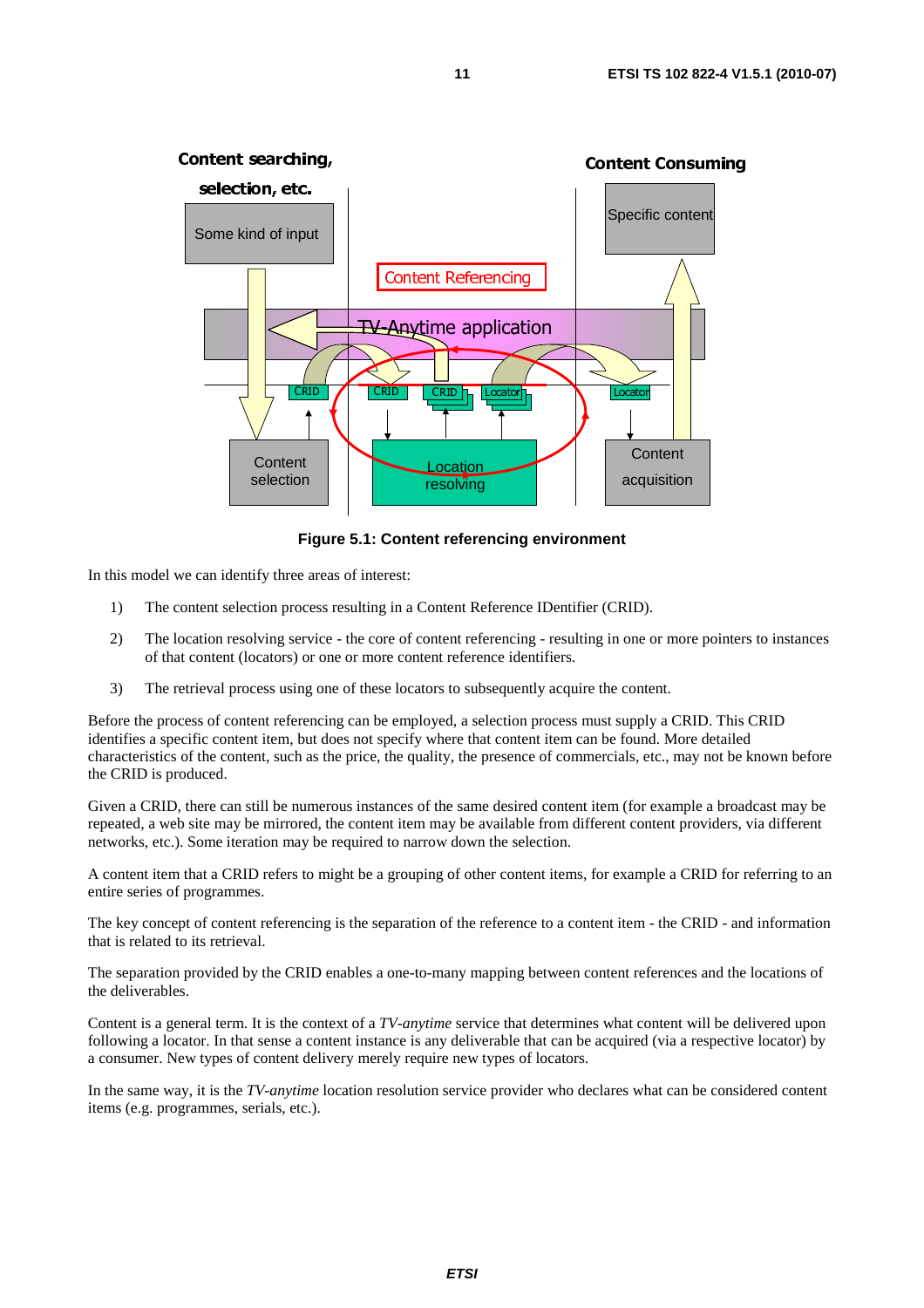Content referencing, in conjunction with applications and additional metadata, may be able to deliver "first time" success, but may also involve some iteration enabling the overall system to deliver features including:

- Selection between alternatives.
- Selection of sub-elements.
- Selection between near matches.
- Selection of time of delivery.
- Selection ahead of time of release.
- Selection based on coding quality.
- Selection based on cost of delivery chain.
- Selection based on acceded rights.
- A point of reference not necessarily unique for the content item and any associated metadata.

Content referencing is:

• a form of content identification data and a specification for a set of rules for resolving this data into content locations from where this content can be retrieved.

Content referencing is not:

- the selection or retrieval process (it is in between);
- the definition of metadata used in any inquiry.
- 6 Location resolution

Location resolution is the process of translating a CRID into other CRIDs or locators. Location resolution involves mapping a location-independent content reference (the CRID) to its location in time (e.g. scheduled transmission time in a broadcast system) and space (e.g. TV channel, IP address). In the context other present document, locations in time and space are referred to as "locators".

The process of location resolution may happen inside the PDR device (for example in a broadcast only system) or using a physically remote server (e.g. a server on the Internet).

# 7 The authority

An authority, as defined in the present document, is the body that creates a CRID, which they guarantee to be unambiguous. An authority will also provide the ability for the CRID to be resolved into locators or other CRIDs.

The CRID shall ultimately be resolved either directly by the CRID authority or by another party. If another party is providing resolution, the ability to resolve the CRID requires the flow of some information from the authority to the resolution provider, in order to tie the CRID to its resolution.

In most PDR implementations, there will be multiple authorities that the PDR must be able to distinguish between. To distinguish between authorities, each authority has a unique name. This *TV-anytime* specification uses the Domain Naming System (DNS) to provide unique names for each authority.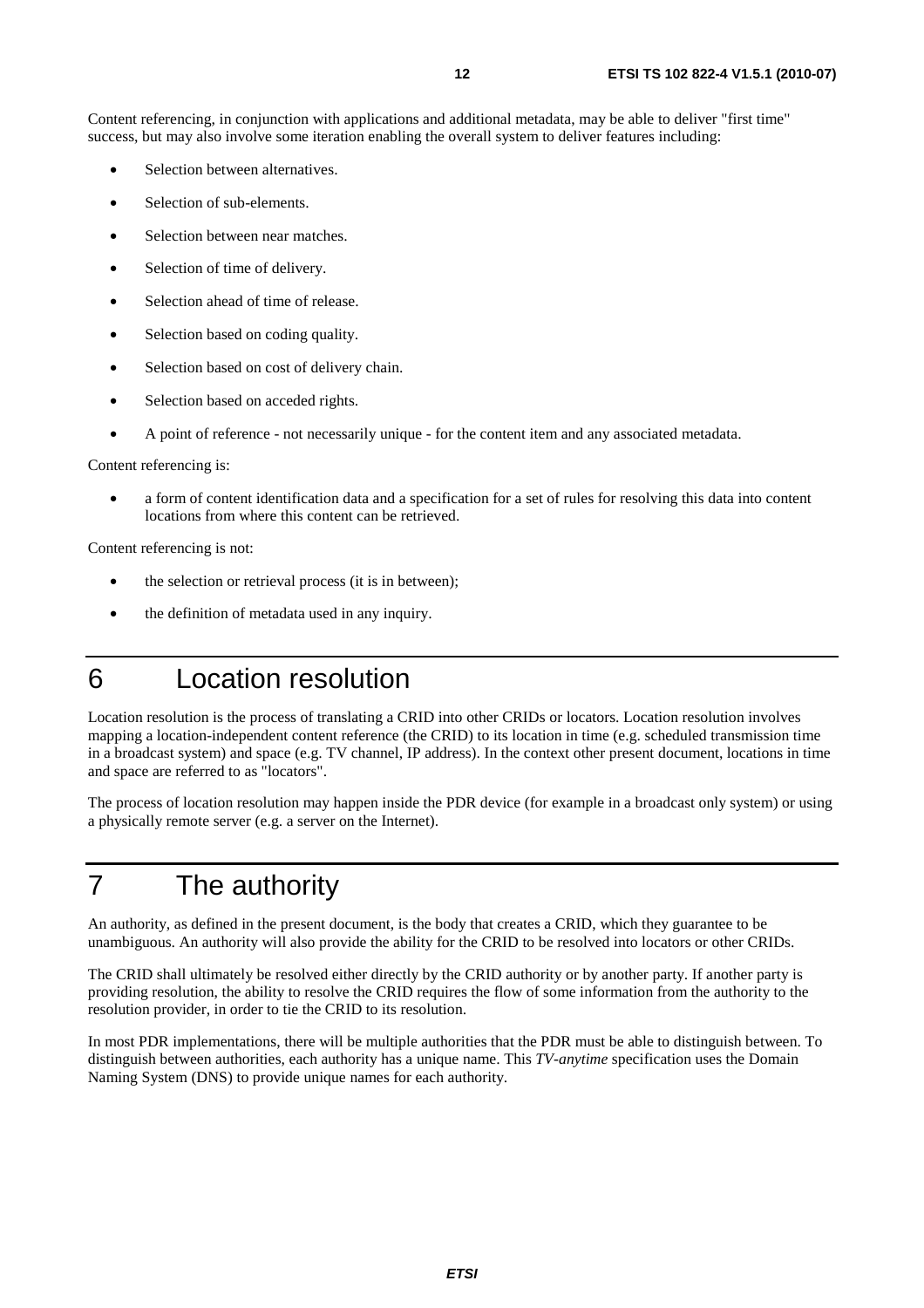#### **<DNS name>**

**<DNS name>** is a registered Internet domain name or a delegated sub-domain within such a domain. (See RFC 1591 [2] for DNS name registration). The <DNS name> is case insensitive and must be a fully qualified name according to the rules given by RFC 1591 [2].

Some example authority names are:

- www.broadcaster.com
- ISP.net
- www.commerce.com

# 8 CRID

A CRID is the output of the search and selection process and is an unambiguous identifier that refers to a piece of content, however multiple CRIDs may refer to that same piece of content.

It is permissible for a CRID to resolve into one or more other CRIDs. This CRID to CRID functionality can be used for two purposes:

- A CRID can resolve into multiple CRIDs for grouping content items such as an entire series of programmes.
- A CRID may also resolve into one or more CRIDs to allow one authority to refer to CRIDs of another authority.



**Figure 8.1: Example of a Tree-Structured CRID** 

The syntax of the CRID is:

#### **CRID://<authority>/<data>**

**<authority>** uses the *TV-anytime* authority naming rules given in clause 7 to assure uniqueness.

**<data>** is a free format string that is Uniform Resource Identifier (URI) compliant, and is meaningful to the authority given by the <authority> field. The <data> portion of the CRID is case insensitive.

In its entirety, the CRID is URI compliant. (See RFC 3986 [1] for URI compliance specification). As per RFC 3986 [1], the CRID:// part of the syntax is case insensitive.

To ensure interoperability it is recommended that all characters not within the range of characters allowed in a URI must be encoded into UTF8 and included in the URI as a sequence of escaped octets. An escaped octet is encoded as a character triplet, consisting of the percent character "%" followed by the two hexadecimal digits representing the octet code. For example, the character A would be represented as "A", the character LATIN CAPITAL LETTER A WITH GRAVE would be represented as "%C3%80", and the character KATAKANA LETTER A would be represented as "%E3%82%A2".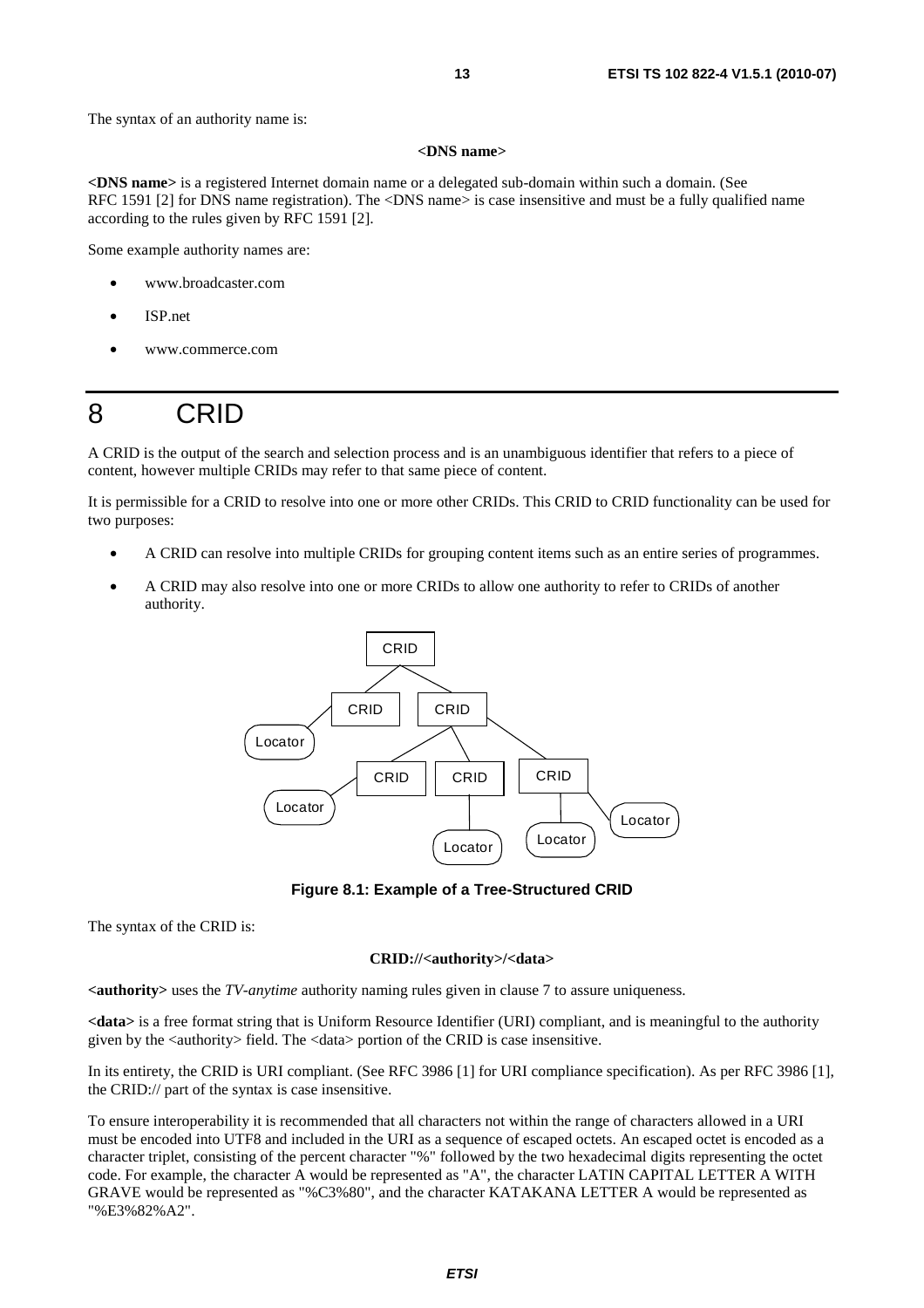| CRID                                     | <b>Description</b>                              |
|------------------------------------------|-------------------------------------------------|
|                                          | CRID created by "company.com" authority, with   |
| CRID://company.com/foobar                | a data part of "foobar".                        |
| crid://broadcaster.co.jp/wibble          | CRID created by "broadcaster.co.jp" authority,  |
|                                          | with a data part of "wibble".                   |
|                                          | CRID created by "broadcaster.co.jp" authority,  |
| crid://broadcaster.co.jp/%E3%82%A8%E3%82 | with a data part of "E" "I" "GA" represented as |
| %A4%E3%82%AC                             | KATAKANA LETTERS (Japanese characters)          |
|                                          | meaning "movie".                                |

#### **Table 8.1: Examples of CRID**

## 9 Locators

An instance of content may be located on various media such as local storage, live broadcast stream, data broadcast stream, data file on the Internet and data stream via the Internet.

A locator specifies a location, and possibly time of availability, where a content item can be acquired. There will be many formats of locators as there are many different means by which a PDR can acquire content. It is a requirement of a locator to ensure that it is possible for the PDR to parse enough of the locator to be able to decide if it has the ability to use the relevant transport mechanism.

The locator will be parsed and used by media-dependent methods to identify the content location and to acquire the content using the media or transport specific protocol. For example, a DVB locator will contain location parameters for a DVB stream, such as transport stream ID, service ID, table ID and event ID.

The syntax for a locator is:

#### **<transport mechanism>:<transport system specific>**

**<transport mechanism>** shall be unique for each mechanism. The string "CRID" shall not be used as the name for a <transport mechanism>.

**<transport system specific>** will be defined by the creator of the <transport mechanism>.

In its entirety, the locator is URI compliant. (See RFC 3986 [1] for URI compliance specification.)

For each  $\langle$ transport mechanism $\rangle$ , there will be only one format for the syntax of the  $\langle$ transport system specific $\rangle$ section.

The <transport system specific> section shall provide the following information:

- Location This provides the location where the content can be acquired. It is possible that a PDR can receive content from many different providers which all share the same <transport mechanism>. For this reason, it is a requirement of a *TV-anytime* locator that it is unambiguous between multiple providers using the same <transport mechanism>.
- Type of availability It is possible that some schemes will be used for both schedule-based and on-demand acquired content. Content that is available at a specific time at a specific location (e.g. a broadcast TV programme, a web-cast) is schedule based. Schedule-based content must be retrieved at the time given by the locator. Content that can be received at any time between two limits (e.g. content that is on a server for one month) is on-demand based. On-demand based content can be acquired at any time that it is available.

For schedule-based content:

- Start time This provides information about when the content is scheduled to start. It is required that start time be unambiguous with respect to local time zone as a PDR may be able to receive content from many different time zones.
- Duration of content The length in time of the content.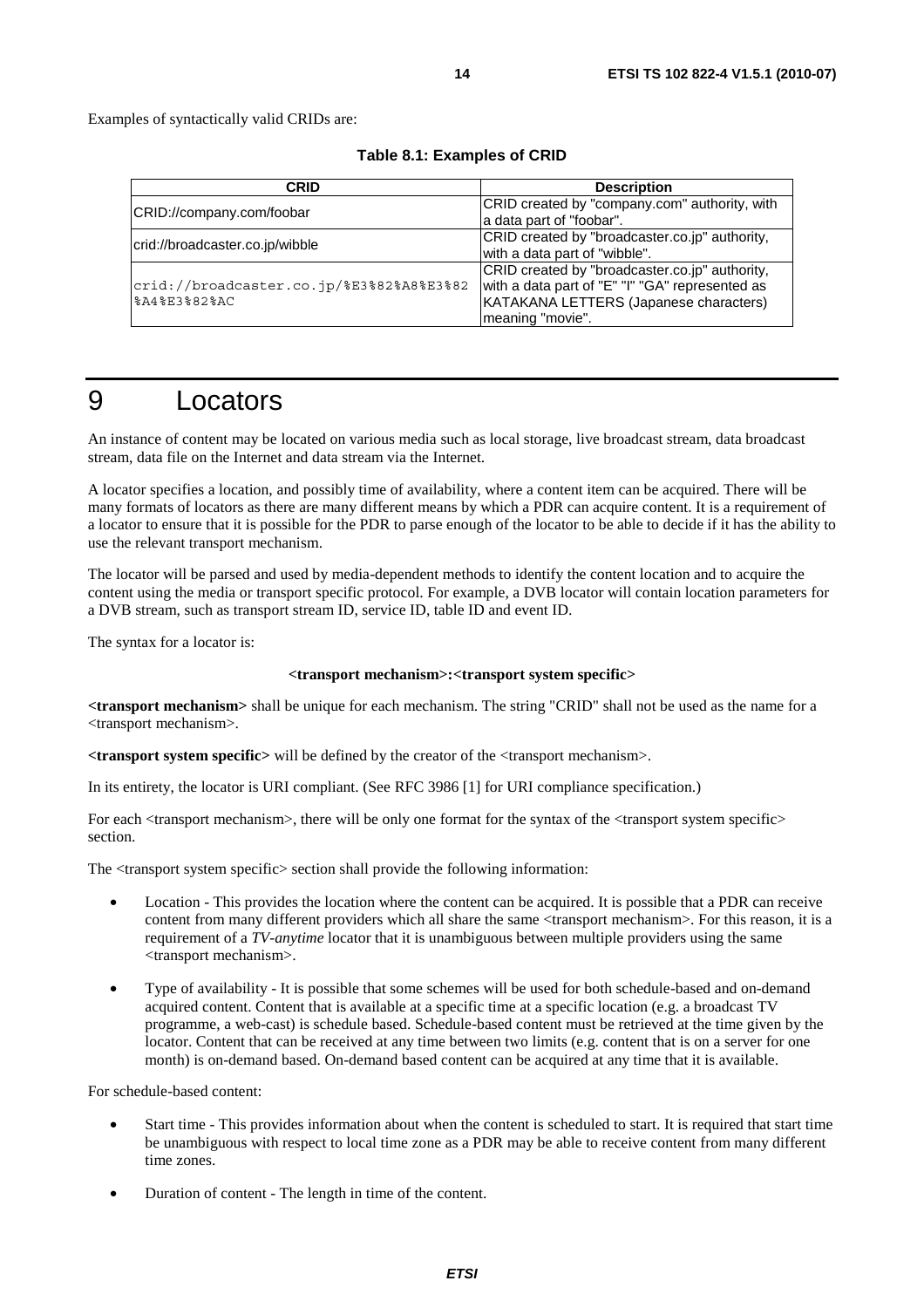For on-demand content:

- Start of availability This optional field, when present gives the first moment in time when the content is available. This time shall be unambiguous in terms of time zone as a PDR may be able to receive content from multiple time zones.
- End of availability This optional field gives the first moment in time that the content will become unavailable. This time shall be unambiguous in terms of time zone as a PDR may be able to receive content from multiple time zones.

In defining a syntax for the  $\langle$ transport system specific $\rangle$  section of a locator associated with a  $\langle$ transport mechanism $\rangle$ , there is an assumption about the environment the PDR exists within. For each <transport mechanism> a PDR will need a certain amount of information in order to receive content from this system. This information may be provided within the transport mechanism, or by any other means appropriate to the target PDR.

As an example of the information within the environment, a PAL Western European locator might use the network and channel identifier within its syntax. The mapping of network and channel identifier to a physical channel uses information carried in the vertical-blanking interval.

The transport mechanism may provide a more accurate timing system than the start time, which the PDR may decide to use for accurate content capture (e.g. PDC information, DVB event IDs).

### 10 Instance metadata identifiers

TS 102 822-3-1 [10] and TS 102 822-3-2 [11] provide the ability to describe specific instances of content. Whilst *TV-anytime* created the CRID for location independent selection of content, it recognizes that there will be occasions where the consumer may wish to acquire a location dependent version of a piece of content.

To enable this scenario, an optional identifier may be assigned to each locator, and may be signalled in the instance description metadata. When the location of the content changes the locator might change, but the instance metadata identifier will not change.

An instance metadata identifier is only guaranteed to be unique within the scope of the CRID to which it has been assigned. It is permissible to assign the same identifier to different CRIDs.

A PDR may use the instance metadata identifier to track changes in the location of an instance of a piece of content. A PDR will need to use both the CRID and the identifier to track changes (as opposed to just the identifier) because the identifier is only guaranteed to be unique within a given CRID.

The identifier can also be used to link the instance description metadata with the information retrieved by the location resolution process.

Each instance metadata identifier will need to be unique within the scope of a given CRID. In order to enable multiple parties to provide instance identifiers, it is a requirement for every instance metadata identifier to begin with a name that is guaranteed to be unique. To ensure that this name is unique, it must be a registered Internet domain name. (See RFC 1591 [2] for DNS name registration). The name portion of an instance metadata identifier specifies the body that created the instance metadata identifier.

For a given instance identifier creator, there shall be only one instance metadata identifier per CRID - locator pair.

The syntax of an instance metadata identifier is:

#### **imi:[<name>/]<data>**

**<name>** is a registered Internet domain name or a delegated sub-domain within such a domain. (See RFC 1591 [2] for DNS name registration). The  $\alpha$  -name is case insensitive and must be a fully qualified name according to the rules given by RFC 1591 [2]. If the <name> portion of an instance metadata identifier is the same as the authority name of the CRID, the name and the forward slash may be omitted.

**<data>** is a free format string (with the exception that the forward slash character is prohibited) that is Uniform Resource Identifier (URI) compliant, and is meaningful to the body specified by the <name> field. The <data> portion of the instance metadata identifier is case insensitive.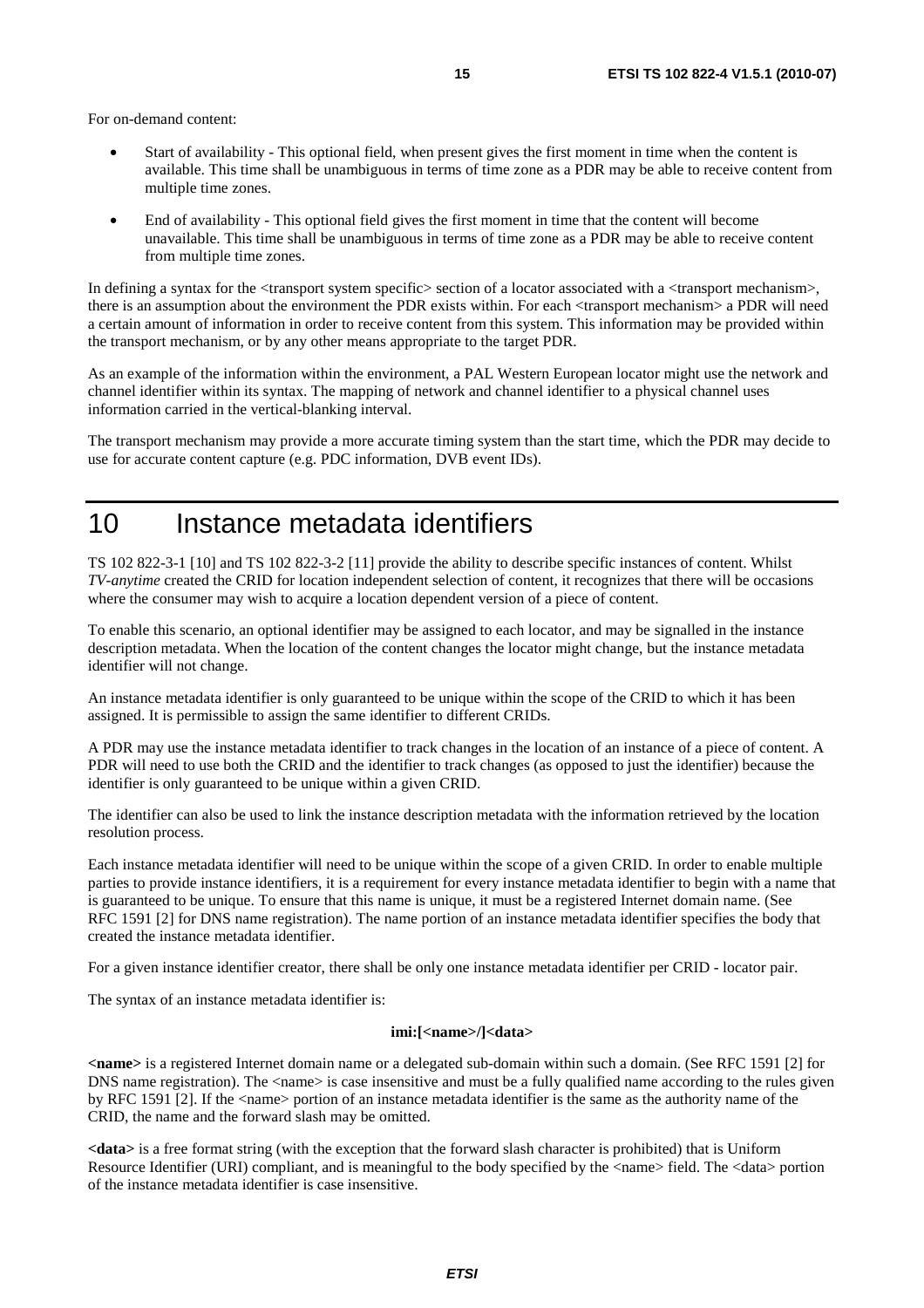Examples of syntactically valid instance metadata identifiers are:

| Instance metadata identifier     | <b>Description</b>                                                                                                                                                                                                         |
|----------------------------------|----------------------------------------------------------------------------------------------------------------------------------------------------------------------------------------------------------------------------|
| imi:company.com/foobar           | Instance metadata identifier created by "company.com", with a<br>data part of "foobar".                                                                                                                                    |
| imi:broadcaster.co.jp/broodjeham | Instance metadata identifier created by "broadcaster.co.jp", with<br>a data part of "broodjeham".                                                                                                                          |
| limi:meaning                     | Instance metadata identifier created by the CRID authority (the<br><name> portion of the instance metadata identifier was omitted,<br/>therefore the CRID authority is used), with a data portion of<br/>"meaning".</name> |

**Table 10.1: Examples of instance metadata identifiers** 

It is optional for location resolution information to contain instance metadata identifiers. Therefore a PDR shall not assume that these identifiers are always available in its acquisition procedures.

The following example demonstrates the use of an instance metadata identifier to track the change in location of a piece of content.

#### **Table 10.2: Example of a resolved CRID**

| <b>CRID</b>               | Locator                                            | <b>Identifier</b> |
|---------------------------|----------------------------------------------------|-------------------|
| crid://example.net/abc123 | dvb://123.5ac.3be;3e45~20011207T12000<br>l0ZPT0210 | limi:def.com/1    |
|                           | ftp://example.net/mirror/def123.mov                | limi:def.com/2    |

#### **Table 10.3: Example of the same resolved CRID after a change in location identified by "imi:def.com/1"**

| CRID                      | Locator                                             | <b>Identifier</b> |
|---------------------------|-----------------------------------------------------|-------------------|
| crid://example.net/abc123 | ldyb://123.5ac.100:1e4a~20011207T15000<br>l0ZPT0210 | limi:def.com/1    |
|                           | lftp://example.net/mirror/def123.mov                | limi:def.com/2    |

In the following example the name portion has been omitted from the instance metadata identifier, because it is the same as the name of the CRID authority. In this example, the identifier "imi:1" is equivalent to writing "imi:example.net/1".

#### **Table 10.4: Example of an instance metadata identifier with no name portion**

| CRID                      | Locator                                            | <b>Identifier</b> |
|---------------------------|----------------------------------------------------|-------------------|
| crid://example.net/abc123 | ldyb://123.5ac.100;1e4a~20011207T15000<br>0ZPT0210 | limi:1            |
|                           | ftp://example.net/mirror/def123.mov                | limi:2            |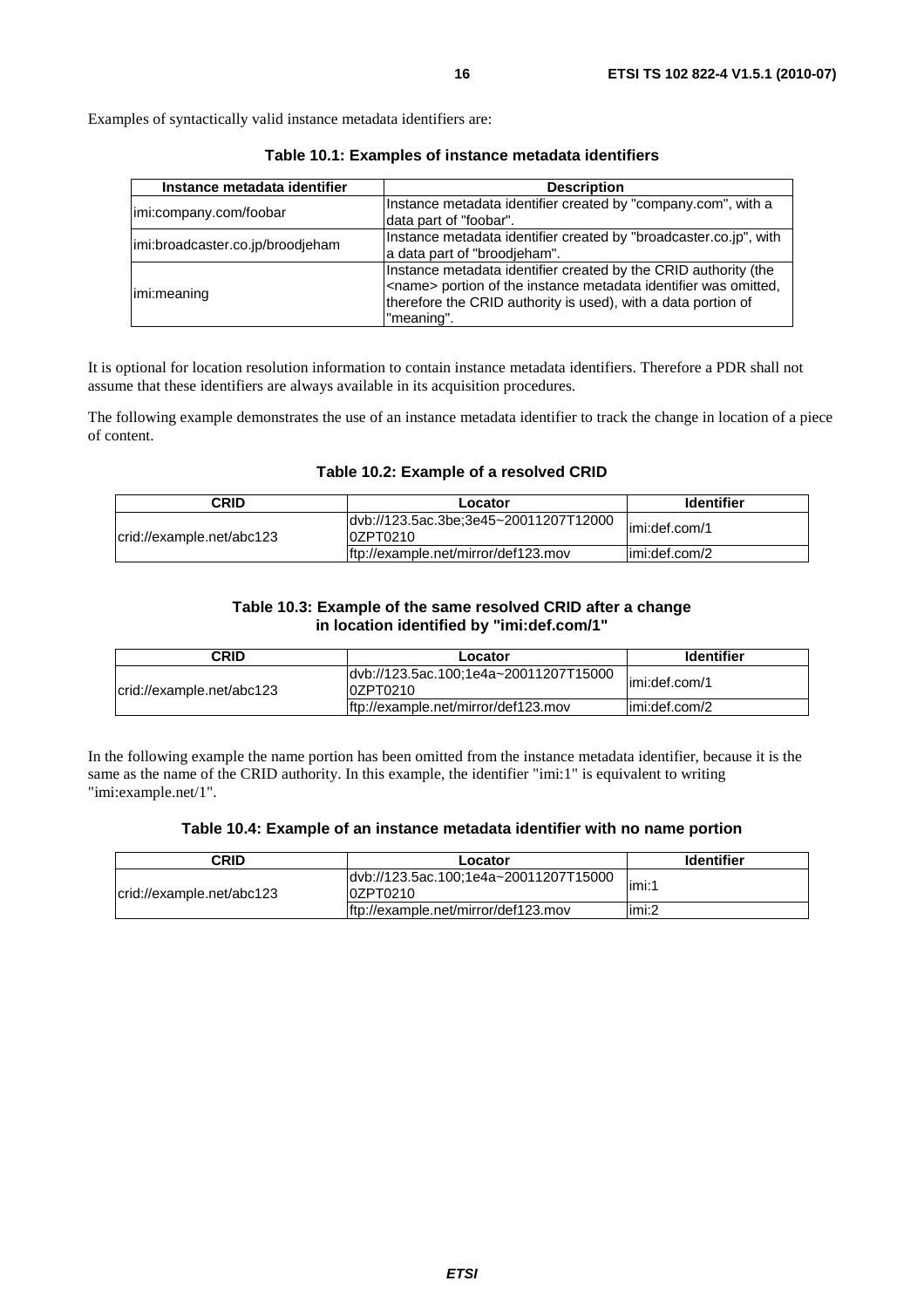Table 10.5 shows a more complex set of permissible combinations of CRID and instance metadata identifier.

| <b>CRID</b>                                                                                                                                                                                                         |                               | Locator                                                                                       | <b>Identifier</b> | <b>Note</b> |
|---------------------------------------------------------------------------------------------------------------------------------------------------------------------------------------------------------------------|-------------------------------|-----------------------------------------------------------------------------------------------|-------------------|-------------|
| crid://example.net/abc123                                                                                                                                                                                           |                               | dvb://123.5ac.100;1e4a~20011207T150<br>000ZPT0210                                             | imi:1             |             |
|                                                                                                                                                                                                                     |                               | ftp://example.net/mirror/def123.mov                                                           | imi:2             |             |
| crid://example.net/je98                                                                                                                                                                                             |                               | dvb://123.6ef.200;5e23~20020131T1420<br>00ZPT0030                                             | imi:mdprov.com/01 | 2           |
|                                                                                                                                                                                                                     |                               | dvb://123.6ef.200;1c24~20020214T1420<br>00ZPT0030                                             | imi:mdprov.com/02 |             |
|                                                                                                                                                                                                                     |                               | dvb://2a3.faa.100;8ee9~20020129T0120<br>00ZPT0130                                             | imi:mdprov.com/01 | 3           |
|                                                                                                                                                                                                                     | crid://example.net/ja90       | dvb://c01.ad3.400;003c~20020214T180<br>000ZPT0100                                             | imi:mdprov.com/02 |             |
|                                                                                                                                                                                                                     | crid://broadcaster.co.uk/0203 | dvb://c01.ad3.400;003c~20020214T180                                                           | imi:1             | 4           |
|                                                                                                                                                                                                                     |                               | 000ZPT0100                                                                                    | imi:mdprov.com/01 |             |
| NOTE 1: Resolution for CRID "crid://example.net/abc123" with two instance metadata identifiers. No name is<br>provided for the instance metadata identifier, therefore the CRID authority of "example.net" is used. |                               |                                                                                               |                   |             |
| NOTE 2:                                                                                                                                                                                                             |                               | Resolution for CRID "crid://example.net/je98" with two instance metadata identifiers. In this |                   |             |
|                                                                                                                                                                                                                     |                               | example an instance metadata identifier provider of "mdprov.com" has been specified.          |                   |             |
| INOTE 3:                                                                                                                                                                                                            |                               | The same as the previous two examples, showing the resolution of a CRID to two locators with  |                   |             |
| associated instance metadata identifiers. Note that this example uses the same instance identifiers                                                                                                                 |                               |                                                                                               |                   |             |
| as the previous example. The instance identifiers are disambiguated by the CRID.                                                                                                                                    |                               |                                                                                               |                   |             |
| This example shows two different instance metadata identifiers being assigned to the same CRID<br>NOTE 4:                                                                                                           |                               |                                                                                               |                   |             |
| and locator. This is only allowed because the identifiers are from different identifier providers.                                                                                                                  |                               |                                                                                               |                   |             |

**Table 10.5: Example of a more complex resolution table** 

# 11 Resolving Authority Record (RAR)

The Resolving Authority Record (RAR) is an essential element in the location resolution process for both the unidirectional and bi-directional networks. It provides the information needed for retrieving the location resolution data for a given authority.

Each resolution authority will require one or more resolving authority records to exist in the PDR for location resolution to take place. Each resolving authority record will need to be placed inside some sort of transport specific container, which allows the PDR to know that this is a resolving authority record.

In the case of multiple records for the same authority, for each location resolution to be done, the PDR can choose to use any of them.

### 11.1 Contents of Resolving Authority Record

The present document does not define a transmission format for the RAR in uni-directional networks. The present document does however define the information that must be carried by the encoded RAR. A transmission format is specified for the bi-directional content referencing process over TCP/IP, which is given in clause 12.3.

A *TV-anytime* compliant RAR shall contain at least the following items of information:

**Resolution provider:** The name of the body that is providing location resolution. It is possible that different bodies are providing location resolution for a single authority, for example a broadcaster might be providing a secondary resolution service for a content creator. These different location resolution providers need to be able to identify themselves for such purposes as updating their resolving authority records. The name of the resolution provider follows the naming rules given in clause 7.

**Authority name:** The name of the *TV-anytime* CRID authority as described in clause 7.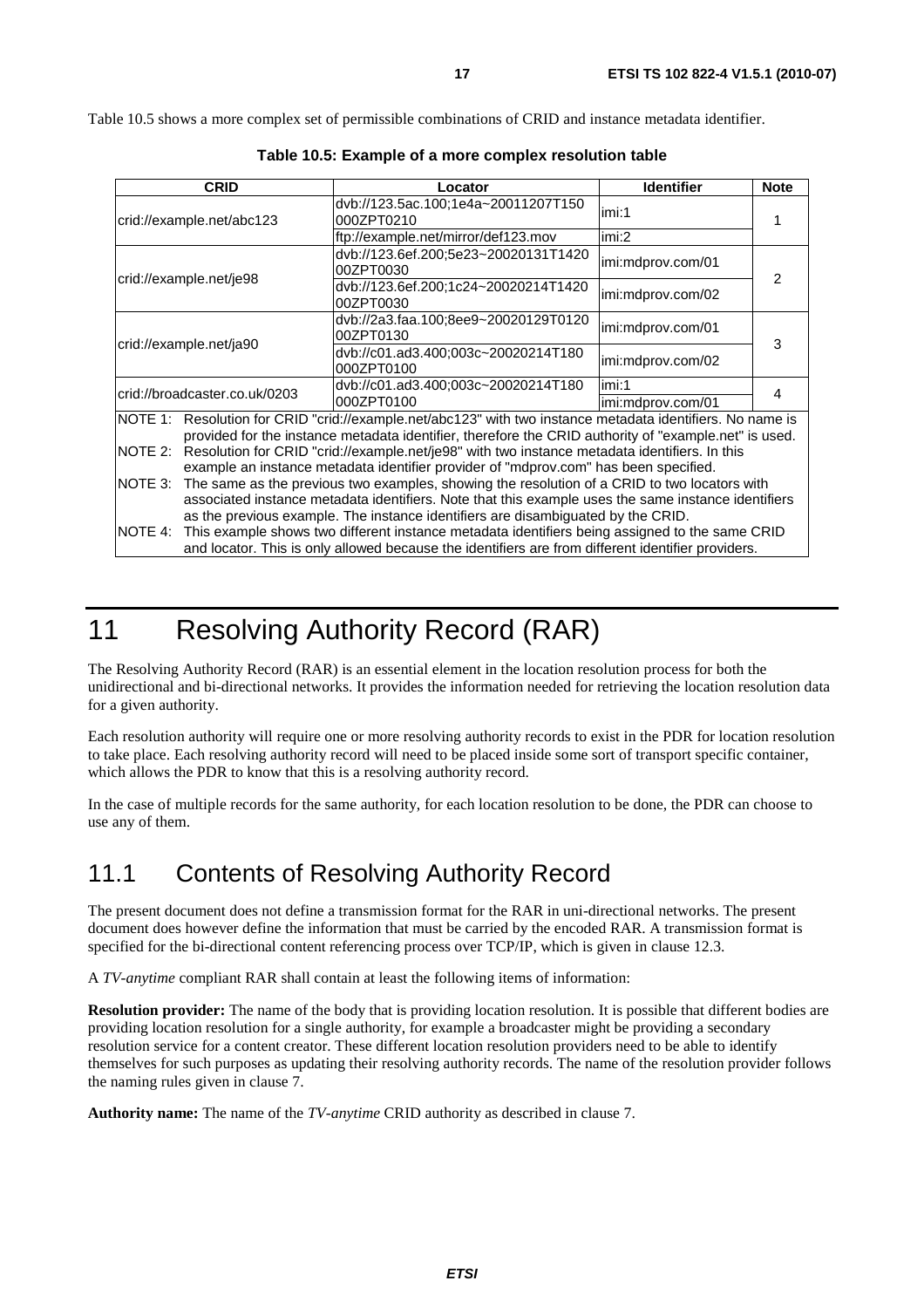**Class:** The class field defines whether this authority record defines a resolution authority that can resolve all CRIDs for this authority name (class = primary) or only resolves some CRIDs for this authority name (class = secondary). The reason for providing secondary resolving authority records is to allow one resolution provider to provide a partial resolving service for a content referencing authority. An example of this is a broadcaster providing partial resolution of another authority (such as the content creator) for the content they broadcast.

**Version number:** A number that is incremented each time the resolution provider wishes to update its resolving authority records for a given authority name. The set of authority records the PDR should update is based on the combination of the authority name and the resolution provider. When a new version number is received for an authority by a resolution provider, all old resolving authority records for this authority name and resolution provider combination will be discarded by the PDR. When the version number reaches  $2^{32}$  - 1, the next version number shall be zero. Tables are considered equivalent if they have the same values of Resolution Provider, Authority name, version number and URL.

**URL:** The location where resolution information can be found. The URL could point to a broadcast stream, or to a server on the Internet or any other place where location resolution information can be found. The syntax of the URL is that of the locator as given in clause 9.

**First valid date:** The first date when this authority can be used, in a form that is unambiguous with respect to time zone.

Last valid date: The first date when this authority cannot be used, in a form that is unambiguous with respect to time zone.

The reason for providing start and end dates for resolution is so that resolution providers can move their resolution URLs and be sure all PDRs have switched to the new URL once the last valid date of the old resolution record has passed.

**Weighting:** The weighting field is used to give a hint to the PDR as to the order to try multiple records for an authority from the same resolution provider by providing the largest weighting number to the URL that should be tried first. The weighting field is only used to provide ordering between resolution provider records for the same combination of resolution provider and authority name and not for ordering one provider over another.

| <b>Field Name</b>             | <b>Contents</b>                  |
|-------------------------------|----------------------------------|
| Class                         | Secondary class                  |
| Weighting                     |                                  |
| lFirst valid date             | 9:30 am 26 September 2000        |
| Last valid date               | 6:00 pm 28 November 2000         |
| <b>Resolution Provider</b>    | tva.resprov.com                  |
| Authority name<br>lautnam.com |                                  |
| <b>URL</b>                    | http://www.resprov.com/lr/autnam |

**Table 11.1: An example Resolving Authority Record** 

# 12 Protocols for location resolution

### 12.1 Common features and interfaces

This clause defines the features common to location resolution using unidirectional or bi-directional networks. It is included here to provide a context for the details that follow in clauses 12.2 and 12.3, and provides the descriptions of the terms that will be used in these clauses.

### 12.1.1 Resolution handler

In the *TV-anytime* environment, content referencing services can be delivered through various delivery systems such as IP networks or broadcast TV. Figure 12.1 shows the concept of a modular resolution system, with multiple resolution handlers as required for specific location resolution transport mechanisms.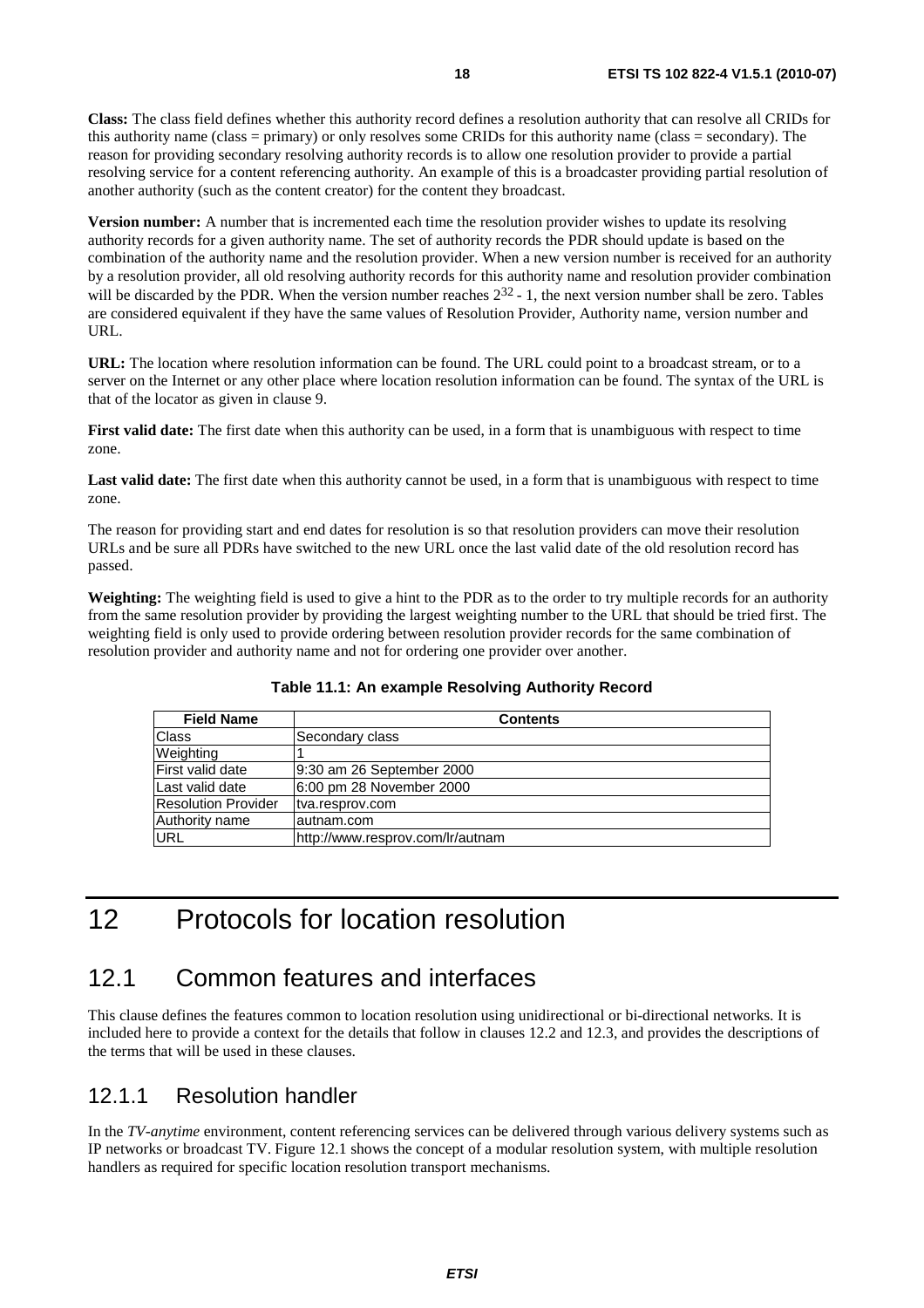

**Figure 12.1: CRID resolution architecture** 

Figure 12.1 provides a network-transparent method for resolution, with multiple resolution handlers providing the network and protocol-dependent CRID resolution. For example, one resolution method is resolving CRIDs locally, by co-operating with the local storage management system to resolve the location of the locally stored content. Another resolution system might resolve a CRID using external name handling systems via a back channel or an Internet connection. Another system may refer to System Information (SI) tables, which contain mapping tables between CRIDs and locators and are transported in a digital broadcast stream.

It is envisaged that the resolution handler is an extensible resolution mechanism so that in the future when a new location resolution transportation method is developed, it is possible to extend the resolution process by implementing and plugging in a new resolution handler.

Steps in the content referencing process are now summarized:

- 1) The CRID is used to decide which resolution handlers to invoke to resolve this CRID.
- 2) The resolution request is forwarded to the appropriate resolution handlers.
- 3) Each chosen resolution handler tries to resolve the CRID into locators or another set of CRIDs. The resolution process depends on the implementation of resolution handler. As part of this resolution process, the resolution handler may need to communicate with an external system. Some example processes between a resolution handler and an external system are:
	- Resolve the CRID using a mapping table located in the PDR. This method is appropriate for locally recorded contents or cached information from broadcast or IP networks.
	- Resolve the CRID using the broadcast stream.
	- Resolve the CRID via Internet or back channel.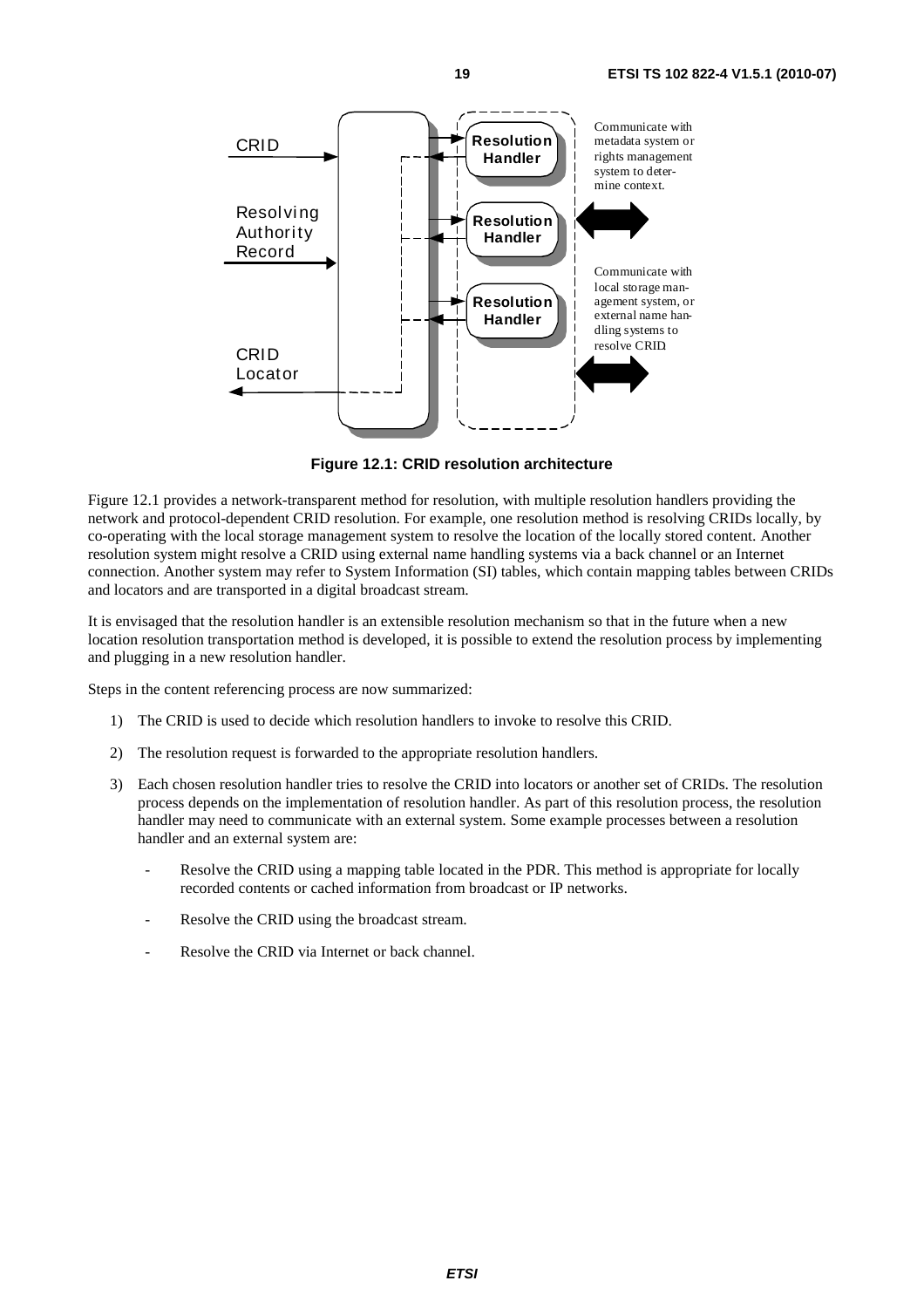### 12.2 Location resolution over unidirectional networks

This clause of the present document defines the common features of resolution handlers that work with unidirectional networks. Each resolution handler using a unidirectional network will have a dynamic behaviour similar to the one given in the flow chart figure 12.2.



**Figure 12.2: Dynamic behaviour of resolution handler using unidirectional network** 

The first step of location resolution in a unidirectional system is for the PDR to learn where it can receive location resolution information. This location is provided by the resolving authority record, which will need to be broadcast to the PDR at some known location. Failure to find any authority records for the given CRID's authority will result in a failure to resolve CRIDs created by that authority.

Once this resolving authority record has been located, the PDR will know where to listen for location information for the given CRID's authority (by using the URL field of the appropriate authority record).

The PDR will have to choose one or more resolution handlers to use for resolving the desired CRID, as it will need to pick the resolution handlers that can understand the protocols used to carry the location resolution information. An example of this choice is the PDR choosing the DVB resolution handler if the resolution record says that resolution information is being sent on a DVB transport stream.

It is likely that a PDR implementation will also use the local resolution handler in case the content the CRID refers to is already available locally.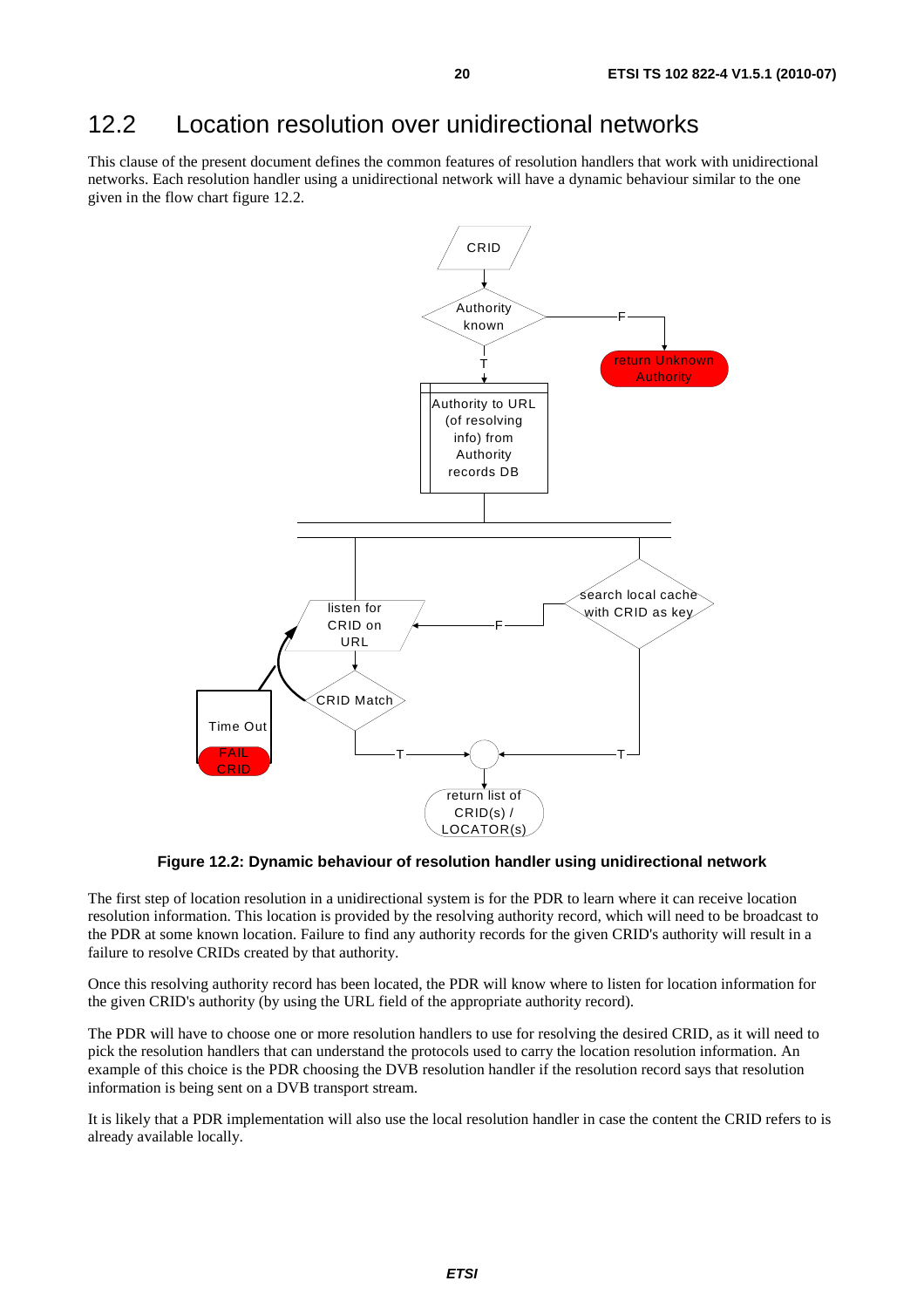The information that will be sent in the unidirectional location resolution stream shall be in the form of a table that consists of CRID to message mappings. Each input CRID will output to a message that shall contain a status field. When the status field contains a value to indicate that the input CRID is valid, the message shall contain one or more CRIDs, or one or more locators.

A *TV-anytime* compliant unidirectional location resolution stream shall contain a stream of matched pairs of:

**CRID Message**

Each message shall at least contain:

| Table 12.1: Location resolution message format for unidirectional system |  |  |
|--------------------------------------------------------------------------|--|--|
|--------------------------------------------------------------------------|--|--|

| <b>Field</b>                      | <b>Description</b>                                                         |  |
|-----------------------------------|----------------------------------------------------------------------------|--|
|                                   | "CRID is resolved" (resolution list follows).                              |  |
| <b>Status</b>                     | "discard CRID" (E.g. CRID is no longer valid).                             |  |
|                                   | "resolve after date <xxx>" (keep CRID, try later).</xxx>                   |  |
| If Status = CRID is resolved:     |                                                                            |  |
| Field                             | <b>Description</b>                                                         |  |
|                                   | "all" (all items of the following list must be acquired).                  |  |
| <b>Acquisition directive</b>      | "any" (any item from the following list may be acquired as they are        |  |
|                                   | alternative locations for the same content).                               |  |
| A list of CRIDs or                | CRIDs will conform to the syntax given in clause 8.                        |  |
| a list of Locator(s)              | Locators will conform to the syntax given in clause 9.                     |  |
|                                   | Optionally, each locator can have an associated instance metadata          |  |
|                                   | identifier.                                                                |  |
|                                   | Is the list complete?                                                      |  |
|                                   | yes (CRID is completely resolved).                                         |  |
| <b>Resolution complete</b>        | (e.g. this is the last episode of the series).                             |  |
|                                   | no (CRID might resolve into more items at a later date).                   |  |
|                                   | Date after which the PDR should attempt to re-resolve the CRID. This field |  |
| <b>Re-resolution date</b>         | is only meaningful when the Resolution Complete flag is set to "no". This  |  |
|                                   | date shall be unambiguous with respect to time zone.                       |  |
| If Status = "Resolve after date": |                                                                            |  |
| <b>Field</b>                      | <b>Description</b>                                                         |  |
| Date                              | The date and time on or after which the PDR should try to re-resolve the   |  |
|                                   | CRID. This field shall be unambiguous with respect to time zone.           |  |

Table 12.2 describes the acquisition behaviour of a PDR in response to the status flags.

#### **Table 12.2: Interpretation of Status Flags**

| <b>Acquisition Directive</b> | <b>Resolution Complete</b> | <b>Description</b>                                                                                       |
|------------------------------|----------------------------|----------------------------------------------------------------------------------------------------------|
| Αll                          | No                         | Acquire all items in list and await further items.                                                       |
| All                          | Yes                        | Acquire all content items, after which acquisition<br>of this CRID is complete.                          |
| Any                          | No                         | Select any of current item list (after which the<br>acquisition is complete) or await additions to list. |
| Any                          | Yes                        | Select any one of the list items after which the<br>acquisition is complete.                             |

### 12.2.1 Guidance on use of resolution status flags

CRIDs that when resolved translate into one or more CRIDs, with the acquisition directive of "all" and have the resolution complete flag set to "no" can be used for grouping of content that changes over time, for example a TV series. Such a group CRID may continue with its resolution complete flag set to "no" for a long period of time if the series has no planned end. It is permissible for a PDR to allow the user to view the content the PDR has acquired for this incomplete group CRID.

A CRID that resolves into one or more locators should not be used for an ongoing group (such as a series) as the PDR will assume that when the acquisition directive is set to "all" it must acquire all the parts of the content specified by the list of locators before that content is fully acquired, and hence viewable by the user.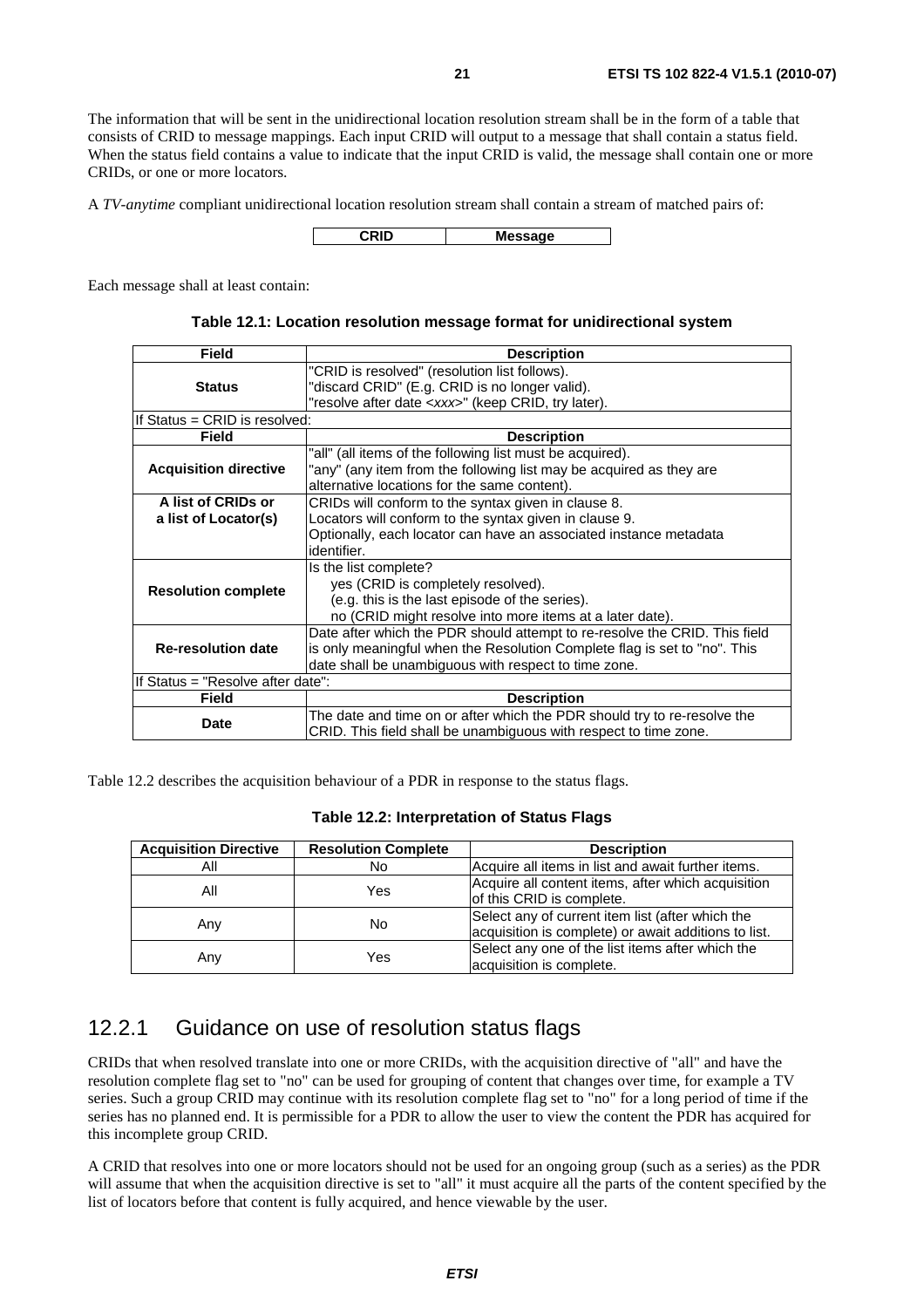| <b>Resolution type</b> | <b>Acquisition directive</b> | <b>Description of PDR behaviour</b>                                                                                                                              |
|------------------------|------------------------------|------------------------------------------------------------------------------------------------------------------------------------------------------------------|
| CRID to CRID(s)        | All                          | All result CRIDs should be acquired. Each result<br>ICRID can be considered either as its own content<br>litem or as part of the group.                          |
| CRID to CRID(s)        | Any                          | Any of the result CRIDs can be acquired as they are<br>considered equivalent by the authority that created<br>this CRID.                                         |
| CRID to Locators(s)    | All                          | All items must be acquired before the content is<br>complete. It is an implementation choice as to<br>whether a PDR will allow viewing of incomplete<br>content. |
| CRID to Locators(s)    | Any                          | Select any one of the locators as they are<br>considered equivalent by the authority that created<br>this CRID.                                                  |

**Table 12.3: PDR behaviour in response to acquisition directive** 

It is an implementer's option as to whether the PDR will always go to the unidirectional stream for location resolution, or provide some local caching mechanism. This caching mechanism might be to cache resolved CRIDs, or to cache the unidirectional stream in case it is needed later. This cached information might be used by the resolution handler that handles the unidirectional stream or by creating another resolution handler that uses locally cached data.

### 12.3 Location resolution over bi-directional networks

In order for a PDR to use the location resolution services over bi-directional networks it is necessary to define a protocol to allow the PDR to initiate a connection and then transfer requested data between itself and a resolution service located at a remote server.

This clause specifies how a PDR can discover the location of such a server on a bi-directional network and the TVA protocol to achieve the appropriate *TV-anytime* data transfers over such a network.

This clause does not specify how content is retrieved over a bi-directional network.

### 12.3.1 Generic bi-directional resolution server discovery

This discovery stage may not be required by all network implementations.

Given a CRID to resolve, the first step is to find a server that might be able to resolve this CRID. The process of server discovery is based on using the authority name from the CRID.

The present document makes the assumption that the CRID the PDR has been asked to resolve is from an authority completely new to the PDR, so that it has no prior knowledge of where to get this CRID resolved. In an actual implementation there may be some sort of caching of previous server discoveries, but the exact nature of this caching is implementation specific.

In the following example, an intermediate server is contacted to discover the address of the location resolution server.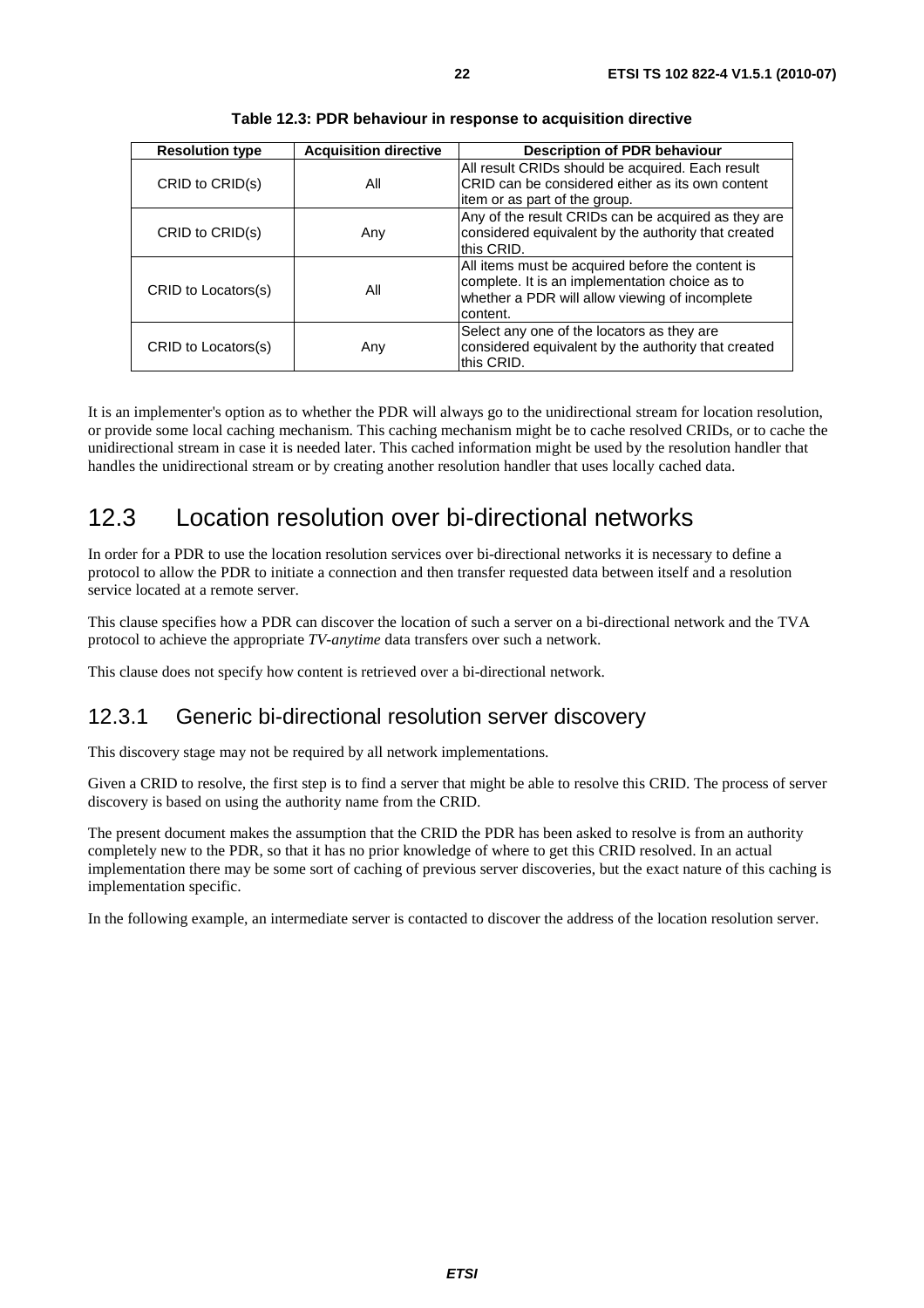



### 12.3.2 Generic bi-directional request to resolution server

Once the resolution server has been discovered, the next step is to communicate with this resolution server. The inputs to the server will be a list of one or more CRIDs to resolve, and optional flags to specify how the response should be created.

The *TV-anytime* defined optional flags are:

- 1) SubmittedCRID.
- 2) Result.

| Table 12.4: SubmittedCRID flag description |  |  |
|--------------------------------------------|--|--|
|--------------------------------------------|--|--|

| Value of SubmittedCRID flag | <b>Description</b>                                                                                                                                                                              |
|-----------------------------|-------------------------------------------------------------------------------------------------------------------------------------------------------------------------------------------------|
|                             | No descriptive metadata about the CRIDs being submitted shall<br>be returned with the resolution information.                                                                                   |
|                             | Instances of the ProgramInformationTable or<br>GroupInformationTable schemas shall be returned which<br>describe the submittedCRIDs, if the location resolution server<br>has this information. |
| All other values            | Reserved.                                                                                                                                                                                       |

#### **Table 12.5: Result flag description**

| <b>Value of Result flag</b> | <b>Description</b>                                                |
|-----------------------------|-------------------------------------------------------------------|
|                             | No descriptive metadata about the results from the location       |
| 0                           | resolution shall be returned with the resolution information.     |
|                             | If the submitted CRID resolves into further CRIDs, instances of   |
|                             | the ProgramInformationTable or GroupInformationTable              |
|                             | schemas shall be returned for each resolved CRID, if the location |
|                             | resolution server has this information.                           |
|                             | If the submitted CRID resolves into locators, instances of the    |
|                             | ProgramLocationTable schema shall be returned for each            |
|                             | locator, if the location resolution server has this information.  |
| All other values            | Reserved.                                                         |

If any of the optional flags are not present they are assumed to have a value of zero.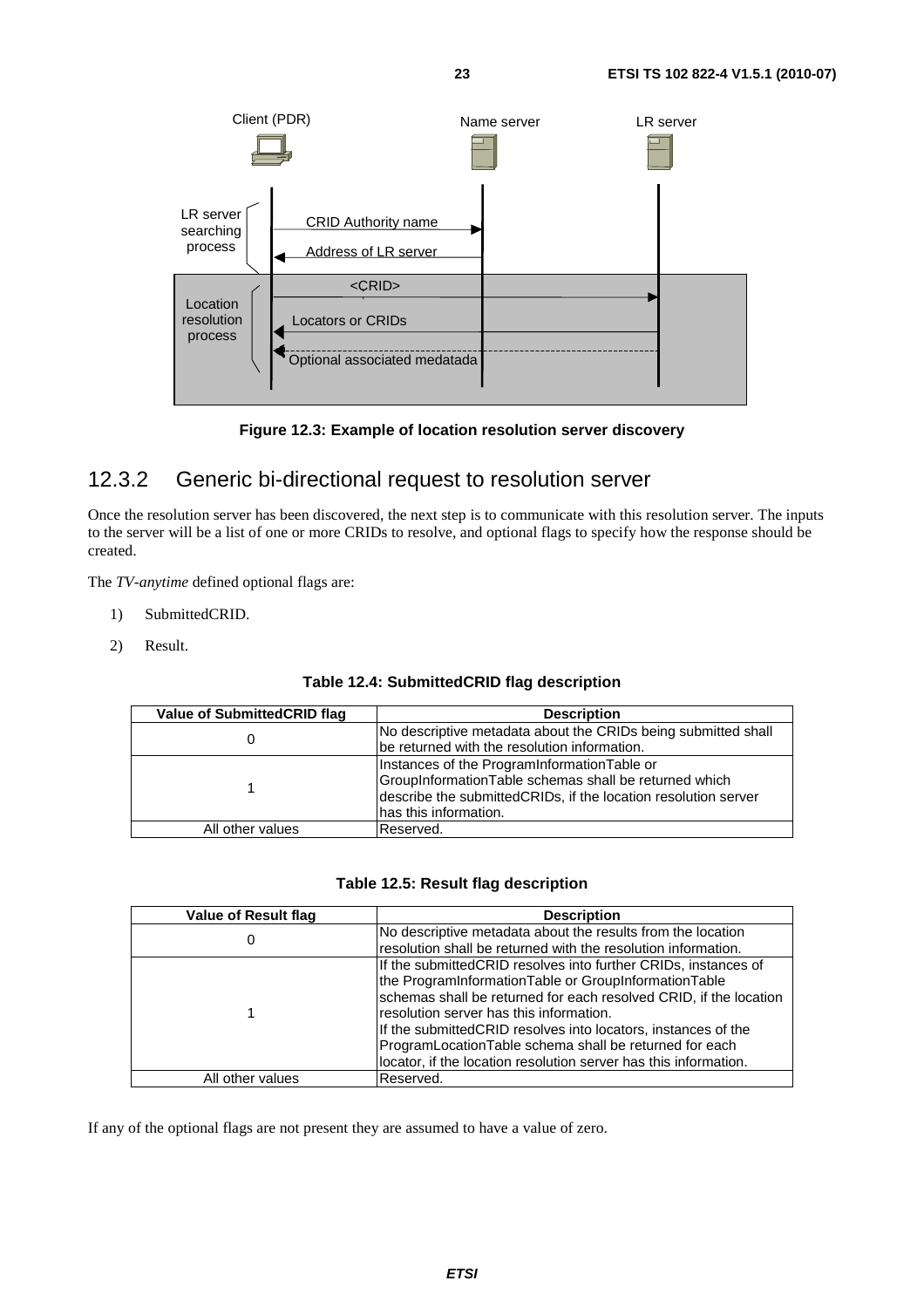### 12.3.3 Generic bi-directional response from resolution server

The resolution server will respond with one of three possible types of information:

- 1) The result from resolving the CRID. The response will contain instance(s) of XML schemas defined in TS 102 822-3-1 [10] and in annex A of the present document. The permitted response schemas are listed later in this clause.
- 2) A Resolving Authority Record (RAR). The PDR should store this RAR using the rules given in the unidirectional model, and then contact the server given by the URL field of the RAR.
- 3) A re-direct. The resolution server will return a message that gives the address of another location resolution server to contact.

In case (1) and case (3) where a PDR does not receive a RAR, the PDR shall assume the location resolution server is a primary class server, and follow the appropriate rules given in the present document for primary class resolution servers.

The permitted instantiated elements of the XML schemas defined in TS 102 822-3-1 [10] and in annex A of the present document are:

- GroupInformationTable.
- ProgramInformationTable.
- ProgramLocationTable.
- ContentReferencingTable.

When an XML instance document is returned by the location resolution server, an instance of a ContentReferencingTable that contains CRIDResult or LocationsResult for each CRID submitted shall be returned. When indicated by the SubmittedCRID and Result flags, instances of GroupInformationTable, ProgramInformationTable and ProgramLocationTable may also be returned.

The results may be returned in any order the location resolution server desires and not necessarily the order in which the PDR specified in the request to the server.

### 12.3.4 Dynamic behaviour of PDR and location resolution server

For the case where the PDR is connected to a bi-directional network there is a need to specify some aspects of the dynamic behaviour of location resolution requests in a *TV-anytime* compliant PDR. This is required in order to avoid large numbers of PDRs all trying to contact the same location resolution server at the same moment in time.

As well as a PDR having a prescribed manner to avoid excess loading of a location resolution server, it is advisable that a location resolution provider takes certain steps in their implementation to aid the reduction of large instantaneous loads on their servers. When a server returns a response that indicates a CRID should be resolved again at a future date, it is advisable for the server not to return the same time and date information to all clients requesting this CRID, as they will then all try to contact the server at the same moment in time.

It should be noted that a PDR, in addition to receiving location information from a bi-directional network, might also be receiving information from one or more broadcast networks. When receiving information from a broadcast chain, there is the potential for many PDRs to all receive the same time and date for re-resolution.

In order to reduce the effect of instantaneous server loading, the PDR will need to implement a dynamic behaviour that does not cause overloading of a location resolution server by frequent repeated access to the same server.

#### 12.3.4.1 Requirements for PDR dynamic behaviour

- 1) When the date and time for re-resolution arrives, the PDR shall wait a further random amount of time before contacting the location resolution server. This is required in order to reduce the chances of the location resolution server being swamped by many PDRs contacting it at the same moment in time.
- 2) If the location resolution server returns a re-resolution time and date that is in the past, the PDR shall wait a random amount of time before contacting the location resolution server again.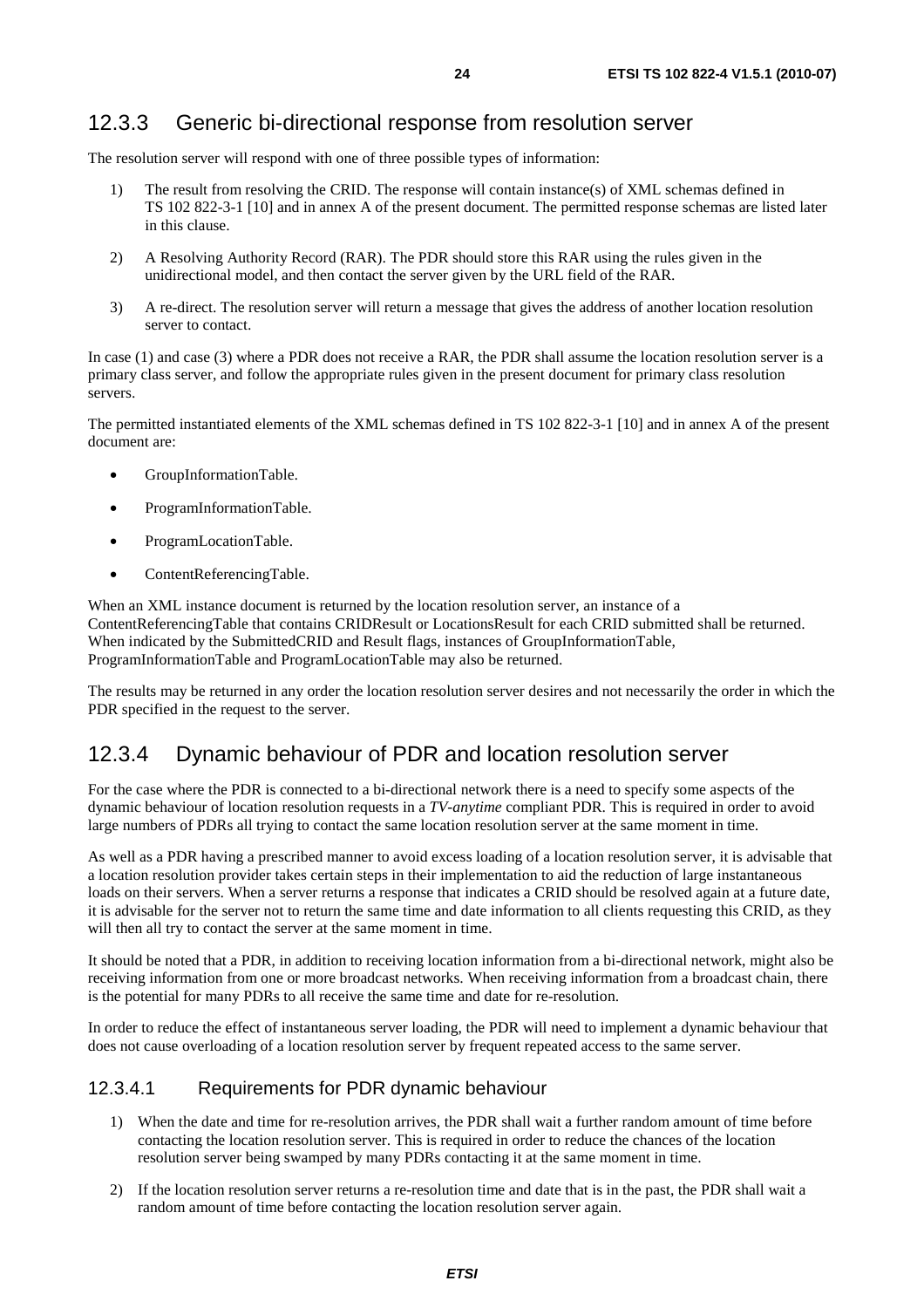- 3) If the location resolution server is unavailable, the PDR shall assume the response for the CRIDs being resolved is "resolve again at a later date". The date and time at which to re-resolve is based on the current date and time plus a random amount of time.
- 4) When a location resolution server returns information to specify that the CRID is unknown and this location resolution server is a secondary class server, and the PDR wishes to try this server again, the PDR shall wait a random amount of time before trying again.
- 5) When a location resolution server returns information to specify that the CRID is unknown and this location resolution server is a primary class server, the PDR should cease trying to resolve this CRID as it will never be resolvable.
- 6) The random time interval generator algorithm inside a given manufacturer's PDR should not be configured in such a manner that all their PDRs have identical random time interval sequences. Testing compliance to this requirement is not specified in the present document.
- 7) The standard deviation of the random time interval generator shall be at least 10 minutes. Testing compliance to this requirement is not specified in the present document.

Annex B describes a candidate for the dynamic behaviour of the PDR when communicating with a remote location resolution server.

### 12.3.5 TCP/IP based resolution server discovery

As the <DNS name> part of the authority name is a name that is a registered Internet domain name, the mechanisms defined for DNS name lookup can be used as part of the server discovery phase.



**Figure 12.4: Stages of TCP/IP based resolution server discovery** 

#### 12.3.5.1 Internet service discovery query (RFC 2782)

RFC 2782 [6] provides an expansion of the DNS (see RFC 1591 [2]) system that is used to allow Internet connected machines to find mail servers. In addition to being able to search for Mail eXchange (MX) records, it is also possible to Search for seRVice (SRV) records.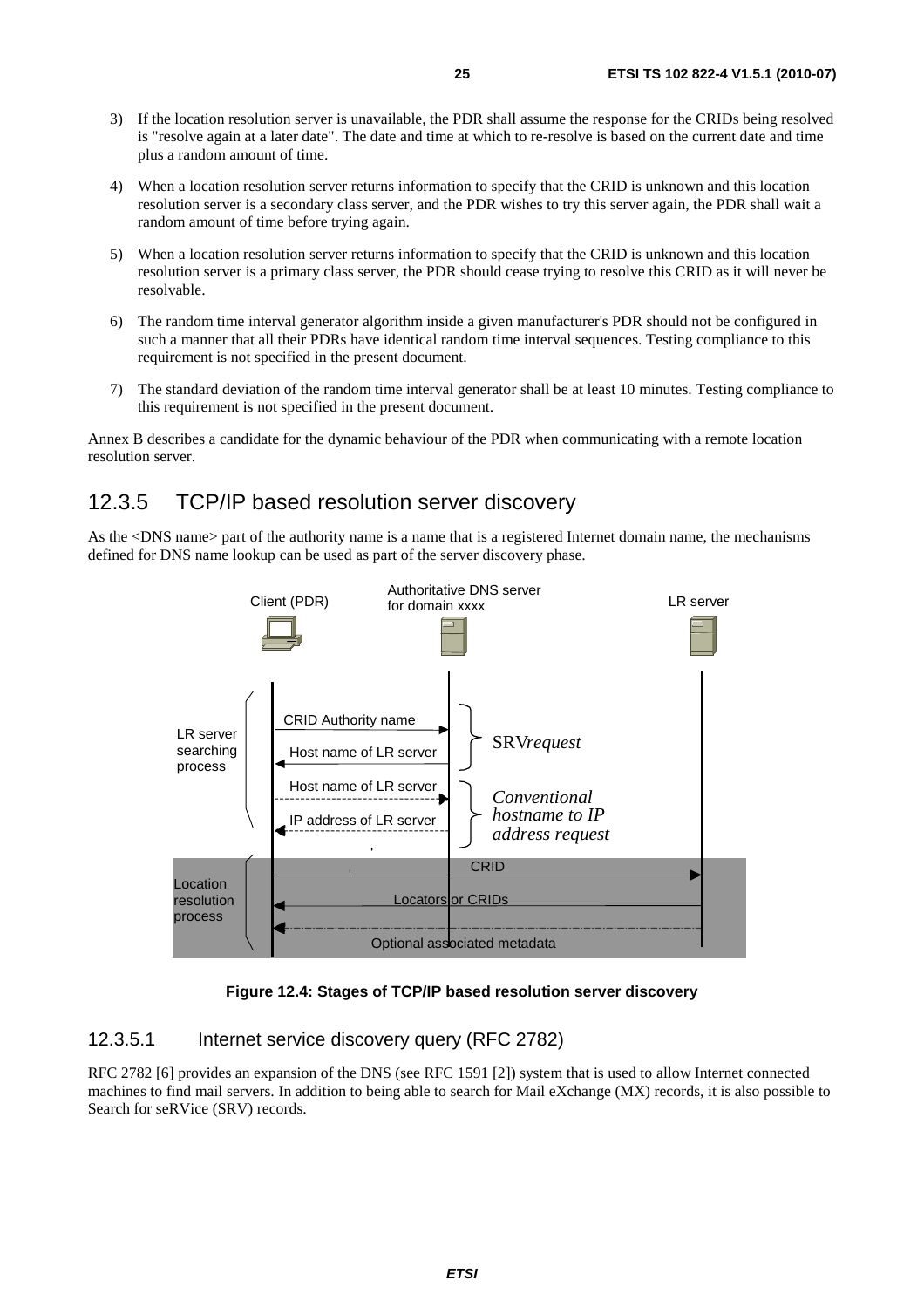An RFC 2782 [6] compliant query is made up of several parts, namely:

#### **\_Service.\_Protocol.Name**

For example a query for an HTTP server for example.com would be "\_http.\_tcp.example.com". The DNS server will respond with the host name and port number corresponding to the network location at which the requested service can be found. In the previous example, the return might be "webserver2.example.com on port 80".

### 12.3.5.2 *TV-anytime* location resolution service query

The name for the *TV-anytime* location resolution service is "lres" which is a shortened version of "location resolution". The use of a shortened name is adopted, as there is a limit of 512 characters for a DNS response in some DNS client implementations.

The complete query name will look like:

**\_lres.\_tcp.***<CRID authority>*

For example, given the CRID "crid://europe.example.com/9afc2", the query string would be "\_lres.\_tcp.europe.example.com" which would be sent to a DNS server that provides lookups for "europe.example.com".

Another example, would be, given the CRID "crid://example.co.uk/9afc2", the query string would be "\_lres.\_tcp.example.co.uk" which would be sent to a DNS server that provides lookups for "example.co.uk".

### 12.3.6 TCP/IP based request to resolution server

The protocol for sending a request to the location resolution server is based on the HTTP protocol (see RFC 2616 [3]. The format of the query string shall follow that generated by the submission of an HTML form using a GET request:

```
http://<Path_to_server_script>?[key=value]&[key=value]
```
where the key/value pair is repeated as required. The key is case sensitive and shall be represented using the exact case given for each key as specified in this clause.

The precise specification for encoding the key-value pairs into the HTTP URL is given in clause 17.13 of the HTML 4 specification [7]. It is the option of the location resolution service provider to implement this service using any server side technology they wish (CGI scripts, Java servlets, etc.).

Each key shall be one of:

| Key                  | <b>Description</b>                                                                                                                                        | Allowable value                                     |
|----------------------|-----------------------------------------------------------------------------------------------------------------------------------------------------------|-----------------------------------------------------|
| <b>CRID</b>          | The CRID to resolve.                                                                                                                                      | A CRID inside quotes.                               |
| <b>SubmittedCRID</b> | Used to specify whether<br>metadata on the CRID being<br>resolved is desired. See<br>clause 12.3.2 for semantics of<br>this flag.                         | A number. See clause 12.3.2 for<br>lallowed values. |
| Result               | Used to specify whether<br>metadata is required for each of<br>the results from resolving this<br>ICRID. See clause 12.3.2 for<br>semantics of this flag. | IA number. See clause 12.3.2 for<br>allowed values. |

#### **Table 12.6: Key definitions for HTTP URL encoding**

It is permissible to resolve multiple CRIDs in one HTTP request by using multiple "CRID" keys in the URL, but the "SubmittedCRID" and "Result" keys may only be specified once in a request as they affect all CRIDs being resolved.

For the first connection to a location resolution server after the DNS based server location phase, the  $\leq$ path to server> is the hostname, a colon character, the textual representation of the port number followed by a slash. If the port number is 80, the colon and port number may be omitted.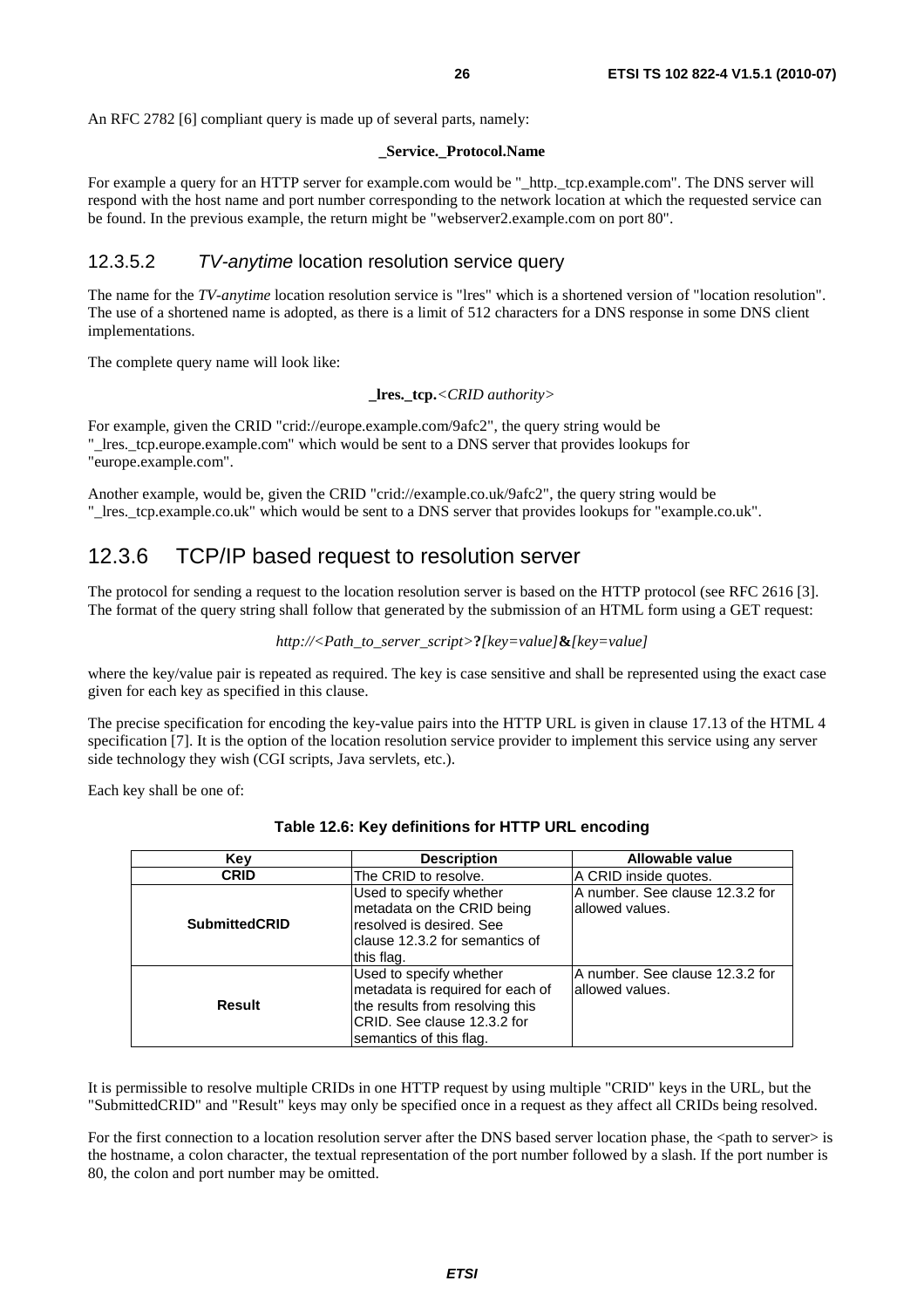For example, if the DNS server returned host name "computer2.example.com" on port 1234, the  $\lt$ path to server $\gt$  would  $he:$ 

• computer2.example.com:1234/.

When a location resolution server provides a re-direct using an HTTP redirect, the <path to server> is the URL returned by the "Location" header of the HTTP redirect response.

For example, if the HTTP response was:

• Location http://redirect.example.com/tva/lr.

The <path to server> would be:

• redirect.example.com/tva/lr.

When a location resolution server provides a re-direct using the RAR, the <path to server> is the URL field from the RAR.

For example, if the URL field of the RAR contained the value:

• http://kaas.example.nl/scripts/resolution.cgi.

The <path to server> would be:

• kaas.example.com/scripts/resolution.cgi.

Examples of valid complete URLs are:

http://computer2.example.com:1234/?CRID="crid://example.com/abc123"

http://broadcaster.com/?CRID="crid://broadcaster.com/abc123"&CRID="crid://broadcaster.com/def456"

http://kaas.example.com/scripts/resolution?CRID="crid://example.com/abc123"&Result=1

http://redirected.example.com/tva/lr?CRID="crid://example.com/abc123"&SubmittedCRID=1

### 12.3.6.1 Further requirements on a PDR HTTP client

The PDR shall at least implement the HTTP v1.0 specification (see RFC 1945 [4]) for issuing a GET request to the server. In addition to the requirements of HTTP v1.0, the PDR shall also send the HTTP v1.1 header of "host" and the HTTP v1.0 header "user-agent".

The HTTP client in the PDR shall support at least the following MIME type:

• text/xml

Accept: text/xml

In order to permit the secure transfer of resolution requests from the PDR to the location resolution server and secure results from the location resolution server, the PDR and location resolution server may negotiate the secure HTTP protocol as given in RFC 2660 [5].

If the PDR supports decoding of an encoded response from the resolution server (e.g. decompressing a compressed response), the PDR shall indicate this by sending an HTTP "Accept-Encoding" header.

EXAMPLE 2: A HTTP client capable of decompression would send a header containing:

Accept-Encoding: x-compress; x-zip

EXAMPLE 1: The HTTP client will need to send an accept command with at least the following components: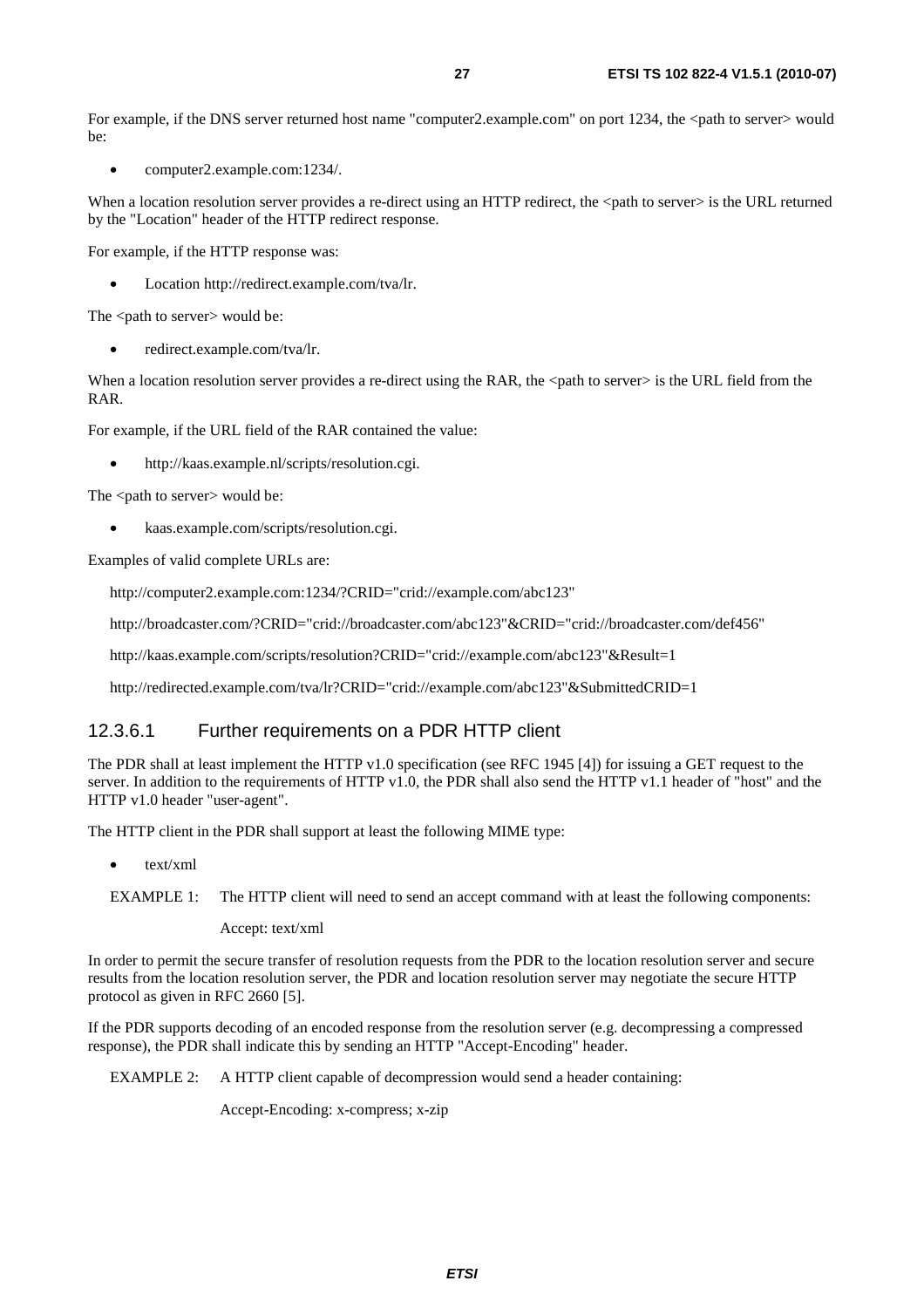### 12.3.7 TCP/IP protocol for response from resolution server

The response from the location resolution server will be based on the HTTP v1.0 specification (see RFC 1945 [4]).

The response from the server can be one of three possible types:

- 1) The result of resolving the CRIDs sent to the server.
- 2) An HTTP re-direct to allow the distribution of services amongst a number of machines.
- 3) A standard Resolving Authority Record (RAR) to facilitate PDR caching, server load balancing, dynamic server administration and cross platform capability.

The use of a MIME type given by the "Content-Type" HTTP header shall be used to indicate which of the two possible server responses (type 1 or type 3) is being returned.

### 12.3.7.1 Case 1: returning the result of resolving CRIDs

If the response from the location resolution server is the result of resolving the CRIDs requested by the PDR, one or more instances of the content referencing XML Schema as defined in the present document or in TS 102 822-3-1 [10] shall be returned.

The MIME type returned by the location resolution server shall be text/xml.

EXAMPLE: One of the response lines from the HTTP server will be:

Content-Type: text/xml

### 12.3.7.2 Case 2: returning an HTTP re-direct

Use of the HTTP redirect commands (HTTP error codes 300 to 399) may be used by the location resolution server to indicate that the PDR should disconnect and connect to a different location resolution server. The reason for providing this functionality is so that a location resolution provider can redirect their resolution requests based on the CRID being resolved rather than just the authority name (which can be re-directed during the DNS lookup phase of CRID resolution).

The "location" response header shall be used to indicate where the PDR should contact.

#### EXAMPLE: Location: http://www.example.com/tvaresolve

When the PDR has been re-directed from its initial location resolution server, it should provide a HTTP v1.0 "Referer" header containing the location of the server it has been redirected from, to the new server.

### 12.3.7.3 Case 3: returning a resolving authority record

In the case returning a resolving authority record, the MIME type shall be text/xml and the response shall consist of an instance of a ResolvingAuthorityRecordTable conforming to the syntax specified in clause A.1.2.

### 12.3.7.4 Encoding server response

It is permissible for the response from the server to be encoded, for example by compressing or encrypting the XML instance document. The "Content-Type" response header does not change, but rather the "Content-Encoding" gives the encoding that has been performed on the data. The exact form of encoding used is not specified in the present document and it is the responsibility of the HTTP client and server to negotiate commonly understood encoding systems.

EXAMPLE: Content-Type: text/xml

Content-Encoding: x-zip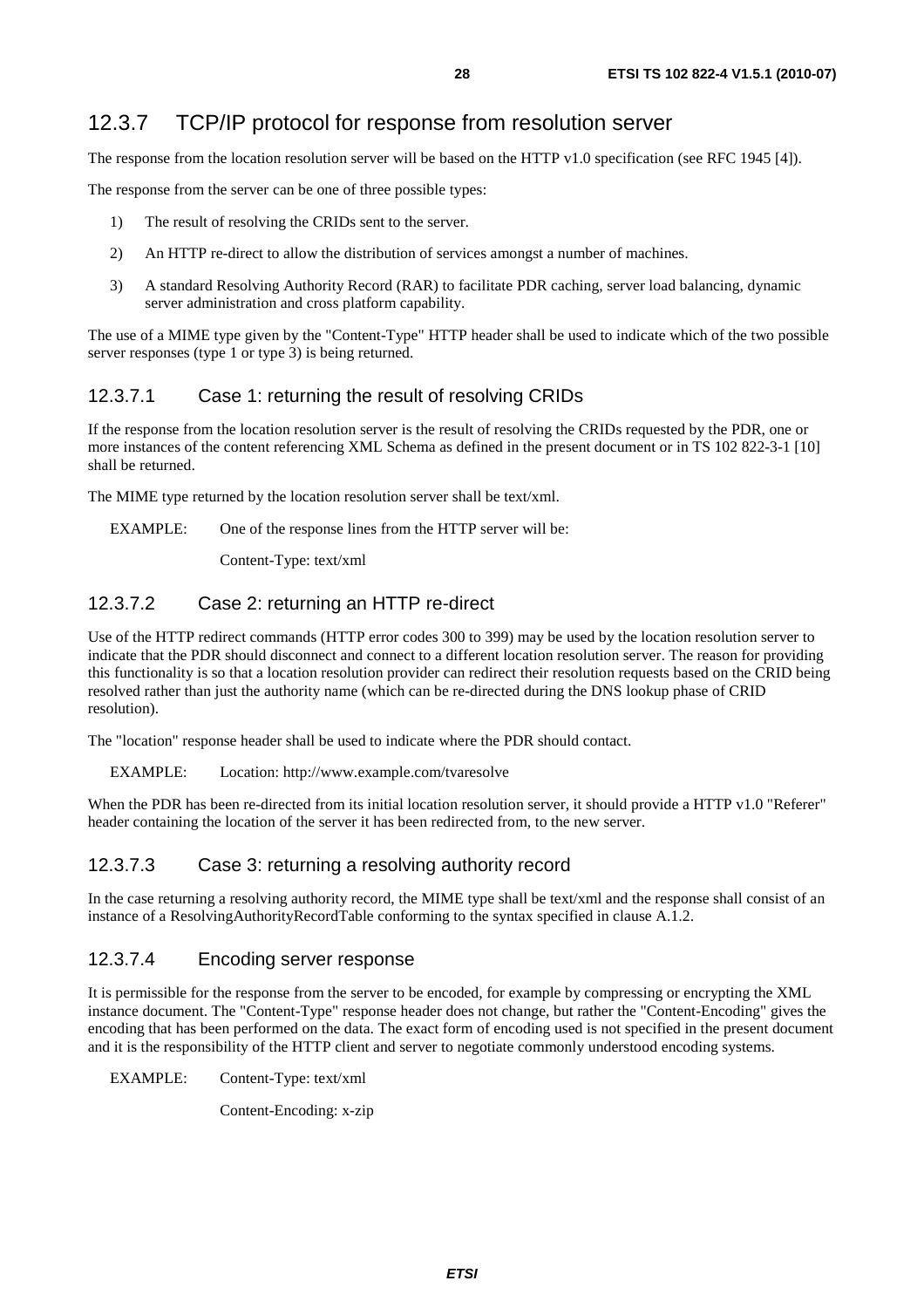# Annex A (normative): XML schema for content referencing

# A.1 Schema definition

In this clause, we define the normative content referencing schema. Instances of this schema are used during the location resolution process via bi-directional networks.

### A.1.1 Location resolution schema

```
<?xml version="1.0" encoding="UTF-8"?> 
<schema targetNamespace="urn:tva:ContentReferencing:2010" 
xmlns:tva="urn:tva:metadata:2010" xmlns="http://www.w3.org/2001/XMLSchema" 
xmlns:cr="urn:tva:ContentReferencing:2010" elementFormDefault="qualified" 
attributeFormDefault="unqualified"> 
<import namespace="urn:tva:metadata:2010" schemaLocation="tva_metadata_3-1_v161.xsd"/> 
<element name="ContentReferencingTable" type="cr:ContentReferencingTableType"> 
     <annotation> 
       <documentation>A document conforming to the TV Anytime content referencing 
       specification</documentation> 
     </annotation> 
   </element> 
   <complexType name="ContentReferencingTableType"> 
     <sequence> 
       <element name="Result" type="cr:ResultType" minOccurs="0" maxOccurs="unbounded"/> 
     </sequence> 
     <attribute name="version" type="float" use="required"/> 
   </complexType> 
   <simpleType name="AcquisitionDirectiveType"> 
     <restriction base="string"> 
       <enumeration value="all"/> 
       <enumeration value="any"/> 
     </restriction> 
   </simpleType> 
   <simpleType name="ResolutionStatusType"> 
     <restriction base="string"> 
       <enumeration value="resolved"/> 
       <enumeration value="discard CRID"/> 
       <enumeration value="cannot yet resolve"/> 
       <enumeration value="unable to resolve"/> 
     </restriction> 
   </simpleType> 
   <complexType name="ResultType"> 
     <choice> 
       <sequence> 
         <element name="CRIDResult" type="cr:CRIDResultType" minOccurs="0" 
         maxOccurs="unbounded"/> 
       </sequence> 
       <sequence> 
         <element name="LocationsResult" type="cr:LocationsResultType" minOccurs="0" 
         maxOccurs="unbounded"/> 
       </sequence> 
     </choice> 
     <attribute name="CRID" type="tva:CRIDType" use="required"/> 
     <attribute name="complete" type="boolean" use="required"/> 
     <attribute name="acquire" type="cr:AcquisitionDirectiveType" use="required"/> 
     <attribute name="status" type="cr:ResolutionStatusType" use="required"/> 
     <attribute name="reresolveDate" type="dateTime" use="optional"/> 
   </complexType> 
   <complexType name="CRIDResultType"> 
     <sequence> 
       <element name="Crid" type="tva:CRIDType" maxOccurs="unbounded"/>
```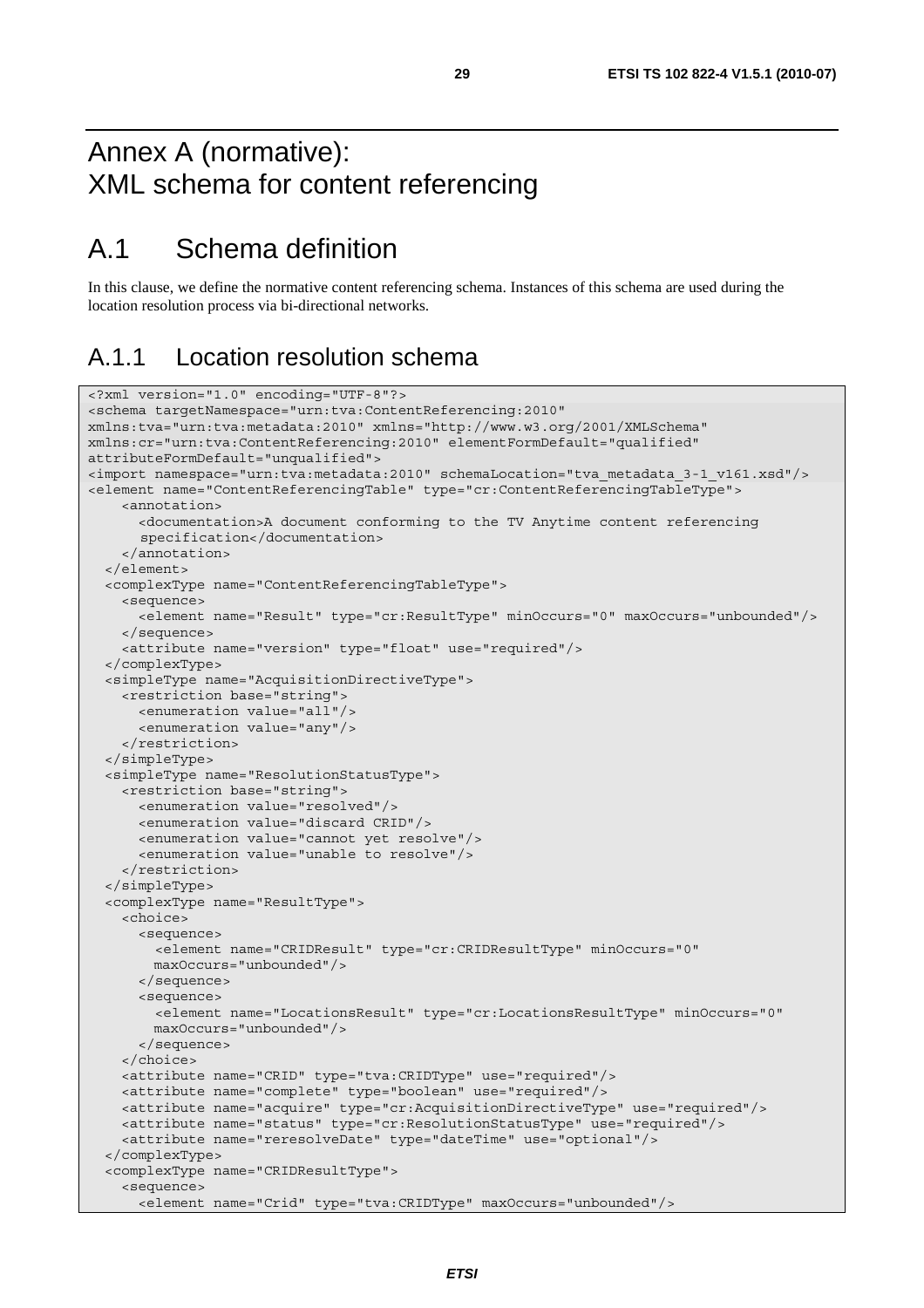```
 </sequence> 
   </complexType> 
   <complexType name="LocatorType"> 
     <simpleContent> 
       <extension base="anyURI"> 
         <attribute name="instanceMetadataId" type="tva:InstanceMetadataIdType" 
         use="optional"/> 
         <attribute name="weight" type="positiveInteger" use="optional" default="1"/> 
      </extension> 
     </simpleContent> 
   </complexType> 
  <complexType name="StructuredLocatorType" abstract="true"> 
       <attribute name="instanceMetadataId" type="tva:InstanceMetadataIdType" 
      use="optional"/> 
      <attribute name="weight" type="positiveInteger" use="optional" default="1"/> 
</complexType> <simpleType name="DeliveryModeType"> 
      <restriction base="string"> 
         <enumeration value="scheduled"/> 
         <enumeration value="ondemand"/> 
      </restriction> 
   </simpleType> 
   <complexType name="TimeAndURLType"> 
     <simpleContent> 
       <extension base="anyURI"> 
         <attribute name="mode" type="cr:DeliveryModeType" use="optional" 
         default="scheduled"/> 
         <attribute name="start" type="dateTime" use="required"/> 
         <attribute name="duration" type="duration" use="optional"/> 
         <attribute name="end" type="dateTime" use="optional"/> 
         <attribute name="instanceMetadataId" type="tva:InstanceMetadataIdType" 
         use="optional"/> 
         <attribute name="weight" type="positiveInteger" use="optional" default="1"/> 
       </extension> 
     </simpleContent> 
   </complexType> 
   <complexType name="LocationsResultType"> 
     <sequence maxOccurs="unbounded"> 
       <choice> 
         <element name="Locator" type="cr:LocatorType"/> 
         <element name="DecomposedLocator" type="cr:TimeAndURLType"/> 
         <element name="StructuredLocator" type="cr:StructuredLocatorType"/> 
       </choice> 
     </sequence> 
   </complexType> 
</schema>
```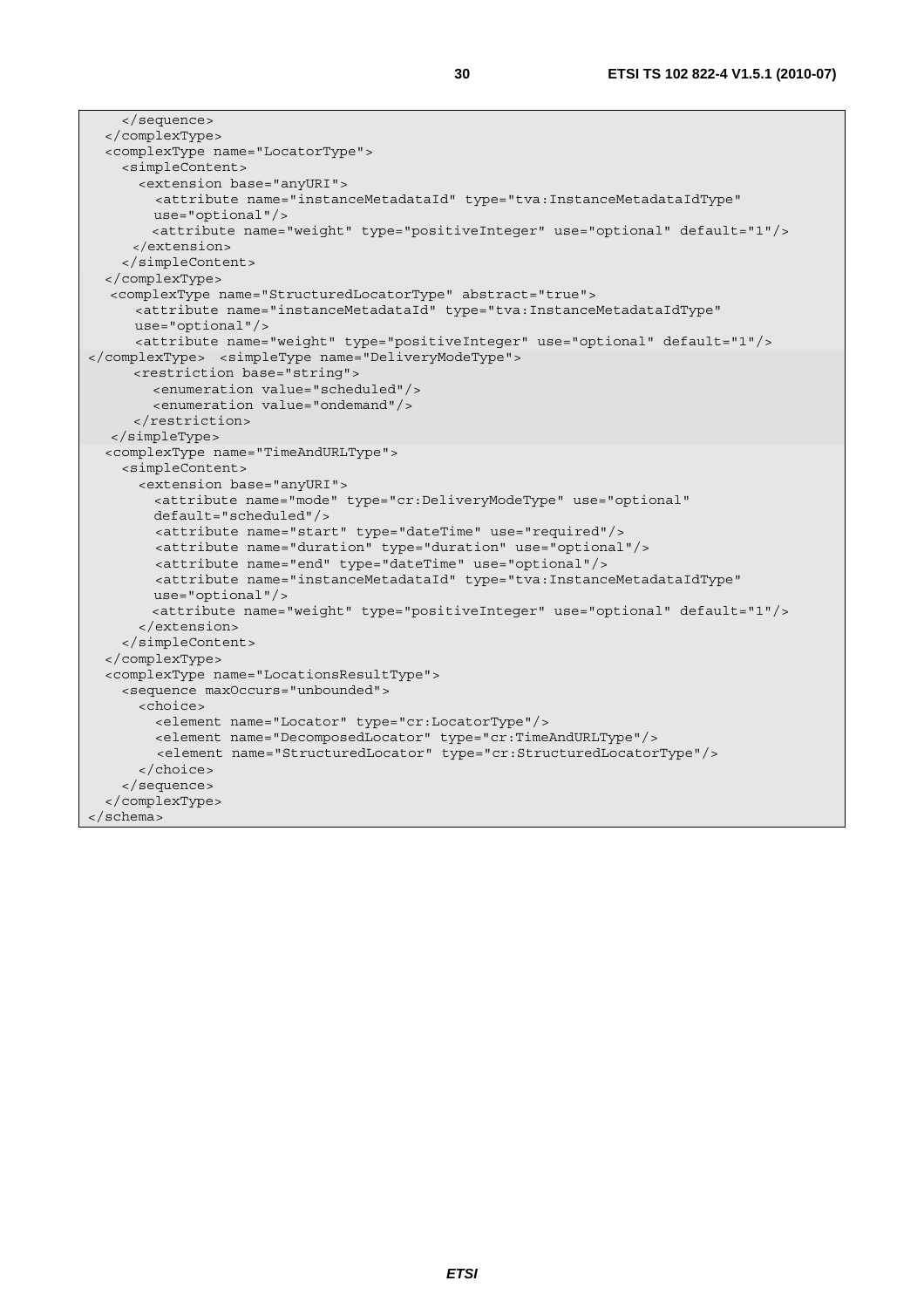| Name                        | <b>Definition</b>                                                                                                                                                                                                                                                                                                                                                    |
|-----------------------------|----------------------------------------------------------------------------------------------------------------------------------------------------------------------------------------------------------------------------------------------------------------------------------------------------------------------------------------------------------------------|
| ContentReferencingTable     | The top level element within which all content referencing<br>results are instantiated.                                                                                                                                                                                                                                                                              |
| ContentReferencingTableType | The syntax definition for the ContentReferencingTable<br>element.                                                                                                                                                                                                                                                                                                    |
| Result                      | The content referencing information for each CRID being<br>resolved is contained within this element.                                                                                                                                                                                                                                                                |
| version                     | The syntax version for this XML Schema. For instances<br>conforming to the Schema defined in the present document,<br>this field shall contain the value 1.0.                                                                                                                                                                                                        |
| AcquisitionDirectiveType    | When a CRID resolves into a list of CRIDs or locators, the<br>AcquisitionDirectiveType type describes what sort of group<br>this list represents.                                                                                                                                                                                                                    |
| all                         | All items in the list must be acquired. All items in the list<br>combine to create the entire content assigned to the CRID<br>being resolved.                                                                                                                                                                                                                        |
| any                         | One of the items from the list should be acquired. All items<br>in the list are equivalent.                                                                                                                                                                                                                                                                          |
| ResolutionStatusType        | Type indicating the result of a resolution request.                                                                                                                                                                                                                                                                                                                  |
| resolved                    | The CRID has been successfully resolved.                                                                                                                                                                                                                                                                                                                             |
| discard CRID                | The CRID should be discarded.                                                                                                                                                                                                                                                                                                                                        |
| cannot yet resolve          | The CRID cannot be resolved yet, and should be resolved                                                                                                                                                                                                                                                                                                              |
|                             | again at a later date.                                                                                                                                                                                                                                                                                                                                               |
| unable to resolve           | The CRID cannot be resolved.                                                                                                                                                                                                                                                                                                                                         |
| ResultType                  | This type provides the container for all possible resolutions<br>of a CRID.                                                                                                                                                                                                                                                                                          |
| CRIDResult                  | An element for instantiating a result that represents a CRID                                                                                                                                                                                                                                                                                                         |
|                             | resolving into one or more CRIDs.                                                                                                                                                                                                                                                                                                                                    |
| LocationsResult             | An element for instantiating a result that represents a CRID<br>resolving into one or more locations.                                                                                                                                                                                                                                                                |
| CRID                        | The CRID that is being resolved.                                                                                                                                                                                                                                                                                                                                     |
| complete                    | True if the resolution of this CRID is complete. If false, the<br>CRID may resolve into further CRIDs or locators in the<br>future.                                                                                                                                                                                                                                  |
| acquire                     | The grouping type for the list or CRIDs or Locators. This<br>field is only meaningful when status equals resolved.                                                                                                                                                                                                                                                   |
| status                      | The status of resolving this CRID.                                                                                                                                                                                                                                                                                                                                   |
| reresolveDate               | If status equals "cannot yet resolve",<br>Or,<br>Complete equals false,<br>this field contains the date and time when re-resolution<br>should next be attempted. This date and time shall be<br>unambiguous with respect to time zone.                                                                                                                               |
| CRIDResultType              | When a CRID resolves into one or more CRIDs, an instance<br>of CRIDResultType shall be used.                                                                                                                                                                                                                                                                         |
| Crid                        | One of the "output" CRIDs.                                                                                                                                                                                                                                                                                                                                           |
| LocatorType                 | This extension to the uriReference type holds the URL<br>pointing to the content and has an optional attribute that<br>contains the instance metadata identifier.                                                                                                                                                                                                    |
| instanceMetadataID          | An attribute of Locator to provide a binding reference to the<br>Instance Description Metadata, clause 10 Instance<br>metadata identifiers".                                                                                                                                                                                                                         |
| weight                      | The weight attribute is defined as a positive integer. Higher<br>values indicate a greater weighting and therefore an<br>acquisition preference over Locators of lesser weight. This<br>attribute is optional and a default value of 1 is assumed if no<br>weighting is specified explicitly. Thus, all Locators carry<br>equal weight if the attribute is not used. |
| StructuredLocatorType       | A generic and flexible extension mechanism for the Location<br>Resolution schema with the principal aim of improving data<br>validation.                                                                                                                                                                                                                             |
| instanceMetadataID          | An attribute of Locator to provide a binding reference to the<br>Instance Description Metadata, clause 10 Instance<br>metadata identifiers".                                                                                                                                                                                                                         |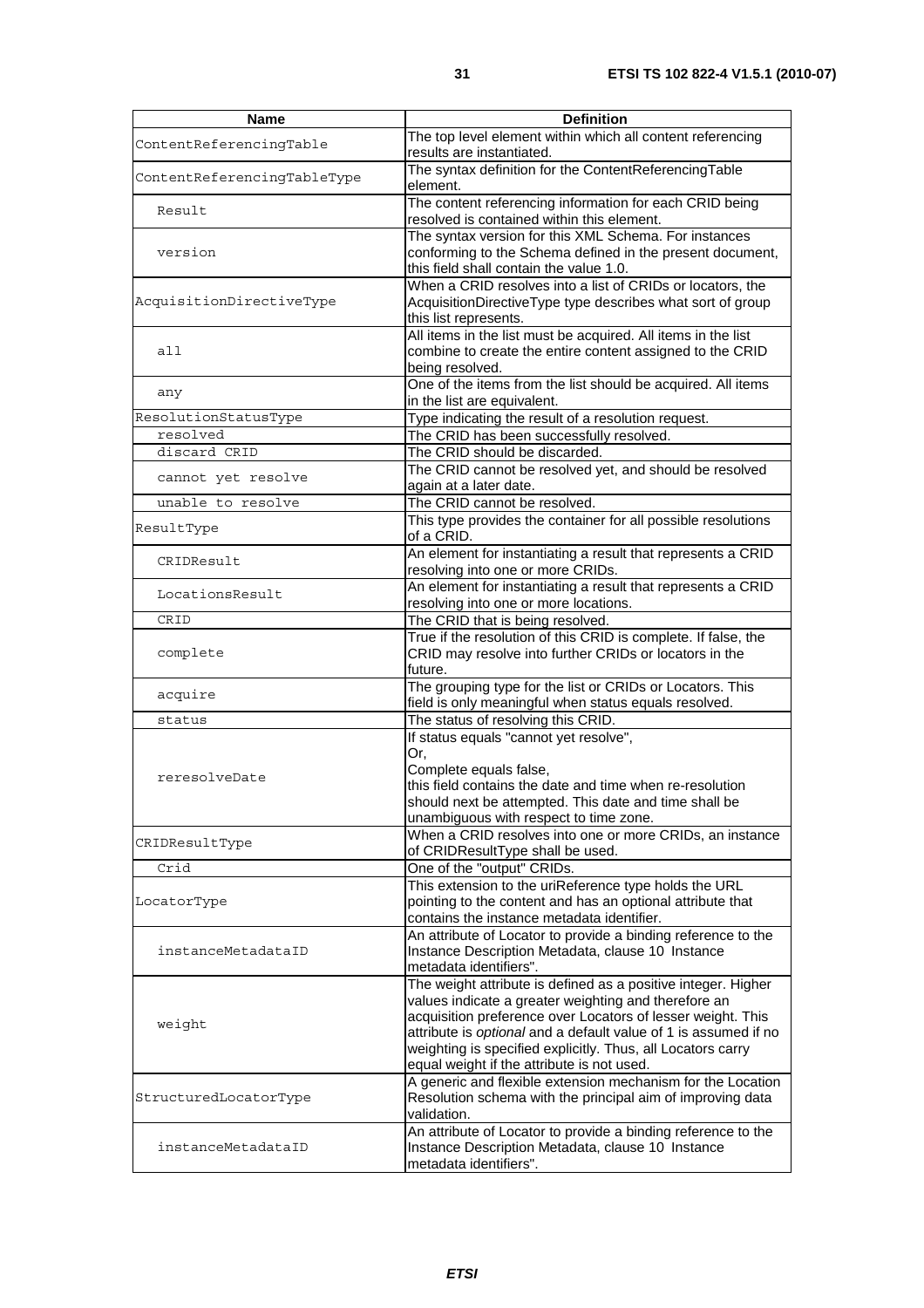| <b>Name</b>         | <b>Definition</b>                                               |
|---------------------|-----------------------------------------------------------------|
|                     | The weight attribute is defined as a positive integer. Higher   |
|                     | values indicate a greater weighting and therefore an            |
| weight              | acquisition preference over Locators of lesser weight. This     |
|                     | attribute is optional and a default value of 1 is assumed if no |
|                     | weighting is specified explicitly. Thus, all Locators carry     |
|                     | equal weight if the attribute is not used.                      |
|                     | Type indicating the delivery mode of the content. i.e.          |
| DeliveryModeType    | scheduled or on-demand.                                         |
| scheduled           | Content is delivered according to a schedule                    |
| onDemand            | Content is accessed on demand                                   |
|                     | This extension to the uriReference type holds the URL           |
| TimeAndURLType      | pointing to the content and has attributes that contain the     |
|                     | timing information required for acquisition.                    |
| mode                | The delivery mode of the content. The default value of this     |
|                     | attribute is "scheduled".                                       |
|                     | If this is scheduled content, the date and time when the        |
| start               | content will start. For on demand content, this is the time     |
|                     | and date at which the content is first available.               |
| duration            | For scheduled content, this is the duration of the content.     |
|                     | This element shall not be used for on demand content.           |
|                     | For scheduled content, this attribute shall not be used. For    |
| end                 | on demand content, this attribute contains the first time and   |
|                     | date when the content is no longer available.                   |
|                     | An attribute of Locator to provide a binding reference to the   |
| instanceMetadataID  | Instance Description Metadata, clause 10 Instance               |
|                     | metadata identifiers".                                          |
|                     | The weight attribute is defined as a positive integer. Higher   |
|                     | values indicate a greater weighting and therefore an            |
| weight              | acquisition preference over Locators of lesser weight. This     |
|                     | attribute is optional and a default value of 1 is assumed if no |
|                     | weighting is specified explicitly. Thus, all Locators carry     |
|                     | equal weight if the attribute is not used.                      |
| LocationsResultType | When a CRID resolves into one or more locators, an              |
|                     | instance of LocationsResultType shall be used.                  |
|                     | One of the "output" locators. This element is used when the     |
| Locator             | locator contains the necessary timing information (such as      |
|                     | start time, duration) as part of its syntax.                    |
|                     | One of the "output" locators. This element is used when the     |
| DecomposedLocator   | locator does not contain the necessary timing information       |
|                     | (such as start time, duration) as part of its syntax.           |

# A.1.2 Resolving authority record schema

```
<?xml version="1.0" encoding="UTF-8"?> 
<schema targetNamespace="urn:tva:ResolvingAuthority:2008" 
xmlns="http://www.w3.org/2001/XMLSchema" xmlns:rar="urn:tva:ResolvingAuthority:2008" 
elementFormDefault="qualified"> 
   <element name="ResolvingAuthorityRecordTable" 
   type="RAR:ResolvingAuthorityRecordTableType"> 
     <annotation> 
       <documentation>A document conforming to the TV Anytime content referencing 
       specification</documentation> 
     </annotation> 
   </element> 
   <complexType name="ResolvingAuthorityRecordTableType"> 
     <sequence> 
       <element name="ResolvingAuthorityRecord" type="rar:ResolvingAuthorityRecordType" 
       minOccurs="1" maxOccurs="unbounded"/> 
     </sequence> 
   </complexType> 
   <simpleType name="ProviderClassType"> 
     <restriction base="string"> 
       <enumeration value="primary"/> 
       <enumeration value="secondary"/>
```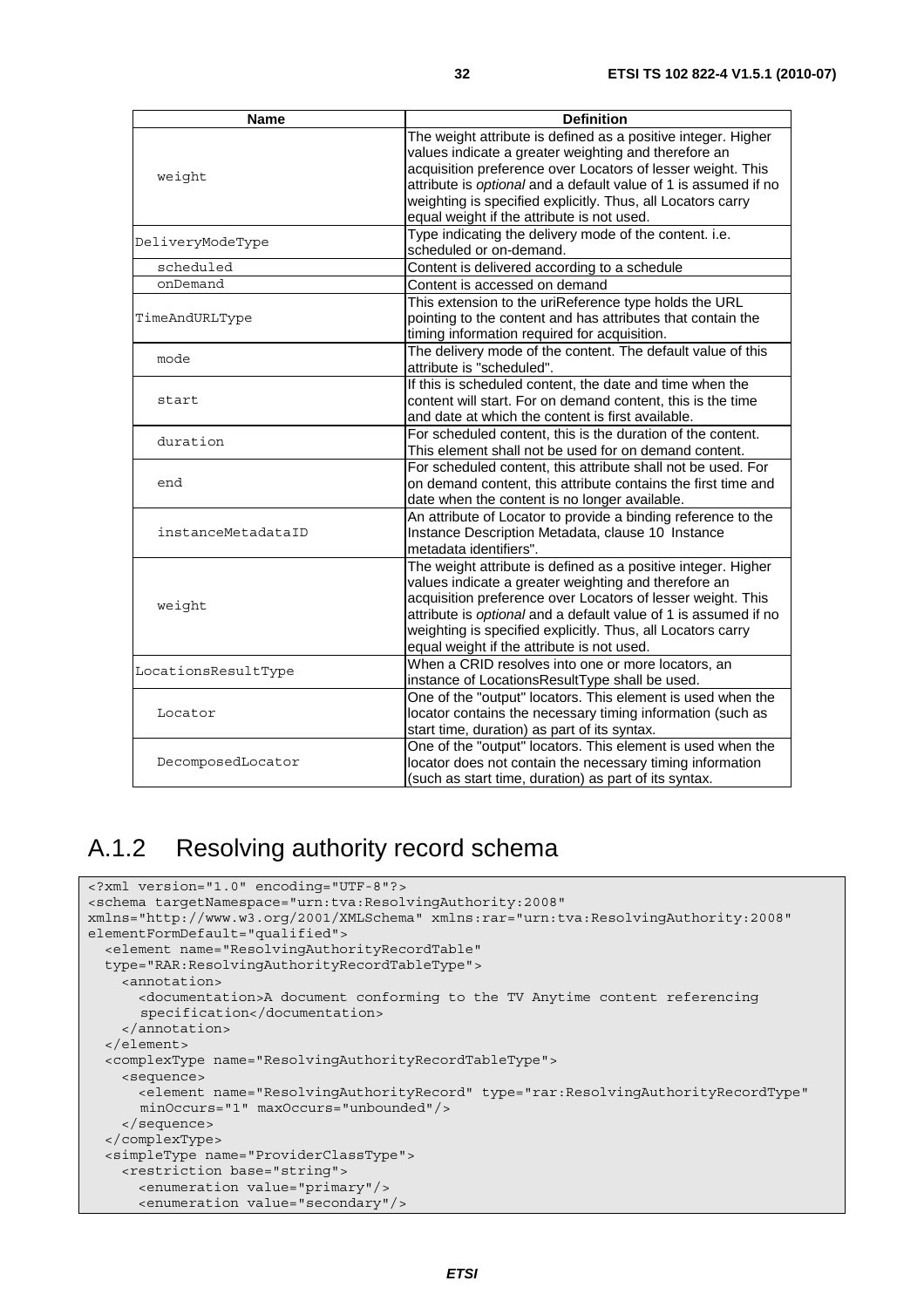```
 </restriction> 
   </simpleType> 
   <complexType name="ResolvingAuthorityRecordType"> 
     <sequence> 
       <element name="ResolutionProvider" type="string"/> 
       <element name="AuthorityName" type="string"/> 
       <element name="Class" type="rar:ProviderClassType"/> 
       <element name="VersionNumber" type="unsignedLong"/> 
       <element name="URL" type="anyURI"/> 
       <element name="FirstValidDate" type="dateTime"/> 
       <element name="LastValidDate" type="dateTime"/> 
       <element name="Weighting" type="integer"/> 
     </sequence> 
   </complexType> 
</schema>
```

| <b>Name</b>                   | <b>Definition</b>                                                                                                                     |
|-------------------------------|---------------------------------------------------------------------------------------------------------------------------------------|
| ResolvingAuthorityRecordTable | The top level element within which the RARs are<br>instantiated.                                                                      |
| ResolvingAuthorityRecord      | The element within which the RAR information is<br>instantiated.                                                                      |
| ResolutionProvider            | The string containing the name of the provider of this<br>resolution service.                                                         |
| AuthorityName                 | The string containing the name of the CRID authority that<br>is being resolved by this resolution service.                            |
| Class                         | The class of this resolution service (primary or<br>secondary).                                                                       |
| URL                           | The location from which resolution information is<br>available.                                                                       |
| FirstValidDate                | The first time and date at which this RAR becomes valid.                                                                              |
| LastValidDate                 | The first time and date at which this RAR becomes<br>invalid.                                                                         |
| Weighting                     | The weighting of this RAR record with respect to the other<br>RAR records provided by this authority for the given CRID<br>authority. |

# A.2 Example instance documents

The following is an example instance document conforming to the location resolution XML Schema specified in the present document.

```
<?xml version="1.0" encoding="UTF-8"?> 
<ContentReferencingTable version="1.2" xmlns="urn:tva:ContentReferencing:2008"> 
   <!-- Example of a CRID resolving to other CRIDs --> 
   <Result CRID="crid://broadcaster.co.uk/akdsjdlkjdf" status="resolved" complete="true" 
acquire="all"> 
     <CRIDResult> 
       <Crid>CRID://example.com/greatstuff</Crid> 
       <Crid>CRID://nextcrid.com/lkjkj</Crid> 
     </CRIDResult> 
   </Result> 
   <!-- Example of a CRID that is no longer valid --> 
   <Result CRID="crid://isp.net/868457549845f" status="discard CRID" complete="true" 
acquire="all"/> 
   <!-- Example of a CRID resolving to other CRIDs and is incomplete --> 
  <Result CRID="crid://example.co.uk/wibble" status="resolved" complete="false" 
acquire="all"> 
     <CRIDResult> 
       <Crid>CRID://example.com/stuff</Crid> 
       <Crid>CRID://nextcrid.com/broodje</Crid> 
     </CRIDResult> 
   </Result> 
   <!-- Example of a CRID resolving to locators -->
```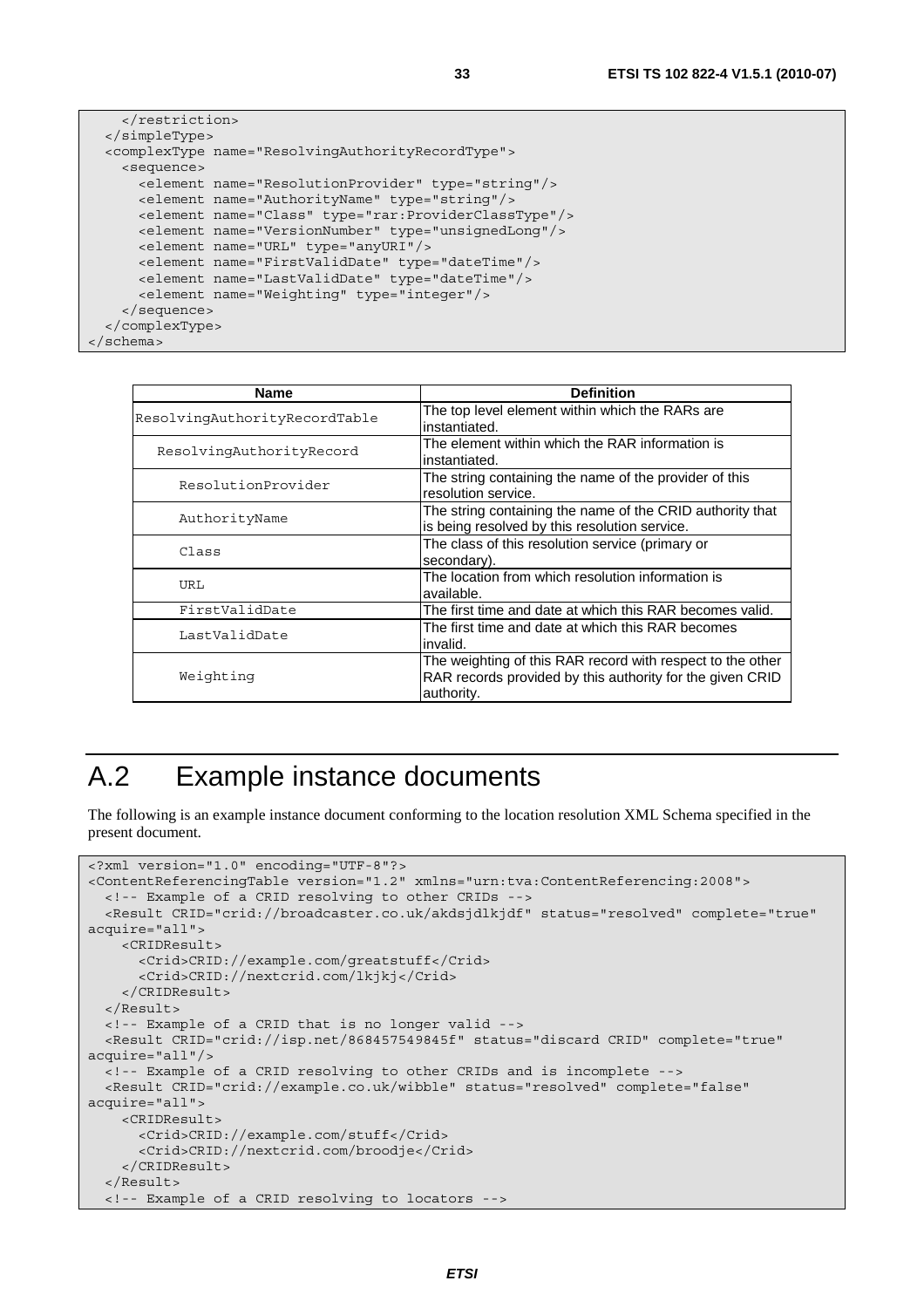```
 <Result CRID="crid://broadcaster.com/ajcnd" status="resolved" complete="true" 
acquire="all"> 
     <LocationsResult> 
       <Locator instanceMetadataId="imi:1" 
weight="100">dvb://1.4ee2.3f4;4f5~20010327T180000Z</Locator> 
       <DecomposedLocator instanceMetadataId="imi:metadataProv.com/2" start="2001-03-
29T18:00:00.00" 
weight="50">ftp://myserver.example.com/directory12/hello.mp3</DecomposedLocator> 
       <DecomposedLocator start="2001-03-29T18:00:00.00" end="2001-04-03T18:00:00.00" 
weight="30">ftp://myserver.example.com/directory12-backup/hello.mp3</DecomposedLocator> 
     </LocationsResult> 
  \epsilon/Result>
</ContentReferencingTable>
```
The following is an example instance document conforming to the location resolution XML Schema specified in the present document to illustrate the use of a StructuredLocator.

```
<Result CRID="crid://example.bbc.co.uk/doctor-who/s4/ep2" complete="true" 
status="resolved" acquire="any"> 
     <LocationsResult> 
       <StructuredLocator xsi:type="dvbsi:EventTypeA" originalNetworkId="9018" 
       serviceId="4164" eventId="23456"/> 
       <StructuredLocator xsi:type="dvbsi:EventTypeB"> 
        233a..1044;23456</StructuredLocator> 
     </LocationsResult> 
</Result>
```
The following is an example instance document conforming to the RAR XML Schema specified in the present document.

```
<?xml version="1.0" encoding="UTF-8" ?> 
<ResolvingAuthorityRecordTable xmlns="urn:tva:ResolvingAuthority:2008"> 
     <ResolvingAuthorityRecord> 
       <ResolutionProvider>autnam.com</ResolutionProvider> 
      <AuthorityName>autnam.com</AuthorityName> 
      <Class>primary</Class> 
      <VersionNumber>1000</VersionNumber> 
      <URL>http://www.autnam.com/lr/</URL> 
      <FirstValidDate>2000-09-06T09:30:00Z</FirstValidDate> 
      <LastValidDate>2000-09-28T18:00:00Z</LastValidDate> 
      <Weighting>1</Weighting> 
</ResolvingAuthorityRecord> 
<ResolvingAuthorityRecord> 
       <ResolutionProvider>tva.resprov.com</ResolutionProvider> 
      <AuthorityName>autnam.com</AuthorityName> 
      <Class>secondary</Class> 
      <VersionNumber>1000</VersionNumber> 
      <URL>http://www.resprov.com/lr/autnam</URL> 
      <FirstValidDate>2002-09-26T09:30:00Z</FirstValidDate> 
       <LastValidDate>2002-10-28T18:00:00Z</LastValidDate> 
       <Weighting>3</Weighting> 
     </ResolvingAuthorityRecord> 
</ResolvingAuthorityRecordTable>
```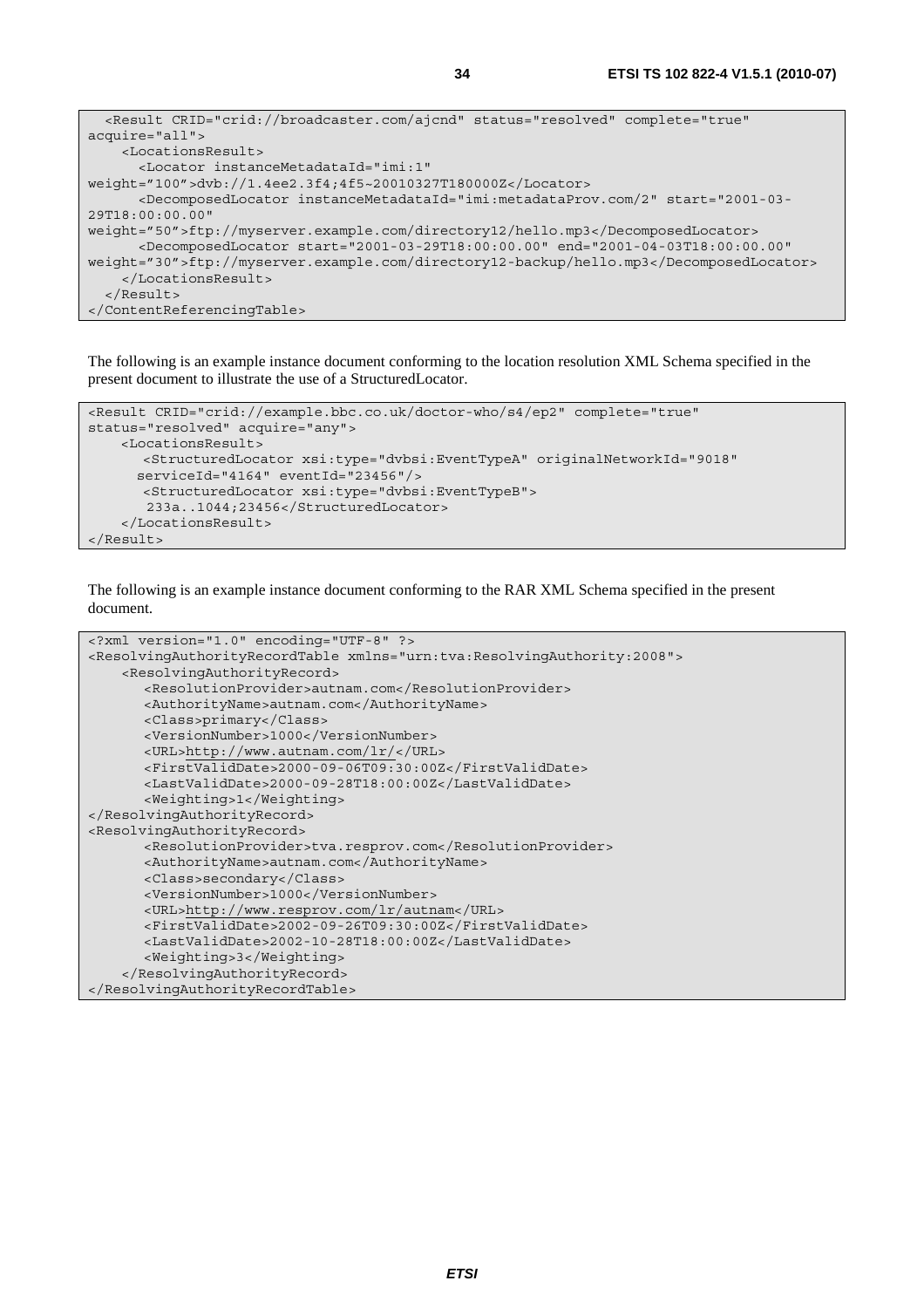# Annex B (informative): Example dynamic communication behaviour between a PDR and a remote location resolution server

The following is an informative description of how the dynamic communication behaviour between a PDR and a remote Location Resolution Server may be implemented on the PDR.

If the response to location request is "resolve again after a given date and time":

- 1) If the date and/or time is in the future: Wait until this date and time arrives. Wait for a further random amount of time before contacting the server.
- 2) Else If the date and time has already past: Wait for a random amount of time before contacting the server.

If the result from contacting the server again is that the re-resolve date and time is still in the past, double the range of the random delay from its current range and try again.

When delay  $\geq 1$  day, the PDR can either:

- a) Try each day.
- b) Continue doubling delay until delay  $\geq$  one week, at which point the delay stays fixed at one week.

Else If the LR server is unavailable:

Wait a random amount of time and then try again. If server is still unavailable, double the range of random delay from its current range and try again.

When delay  $\geq 1$  day, the PDR can either:

- a) Try each day.
- b) Continue doubling delay until delay  $\geq$  one week, at which point the delay stays fixed at one week.

Else If response is "CRID is unknown" and server type = secondary:

Wait for a random amount of time before contacting the server. If the result from contacting the server again is that the CRID is still unknown, double the range of the delay from its current range and try again.

When delay  $\geq 1$  day, the PDR can either:

- a) Try each day.
- b) Continue doubling delay until delay  $\geq$  one week, at which point the delay stays fixed at one week.

Else If response is "CRID is unknown" and server type = primary:

- Either: a) Assume CRID is invalid (as if LR server returns CRID = invalid).
- Or: b) Follow delay system above. After one day assume CRID is invalid.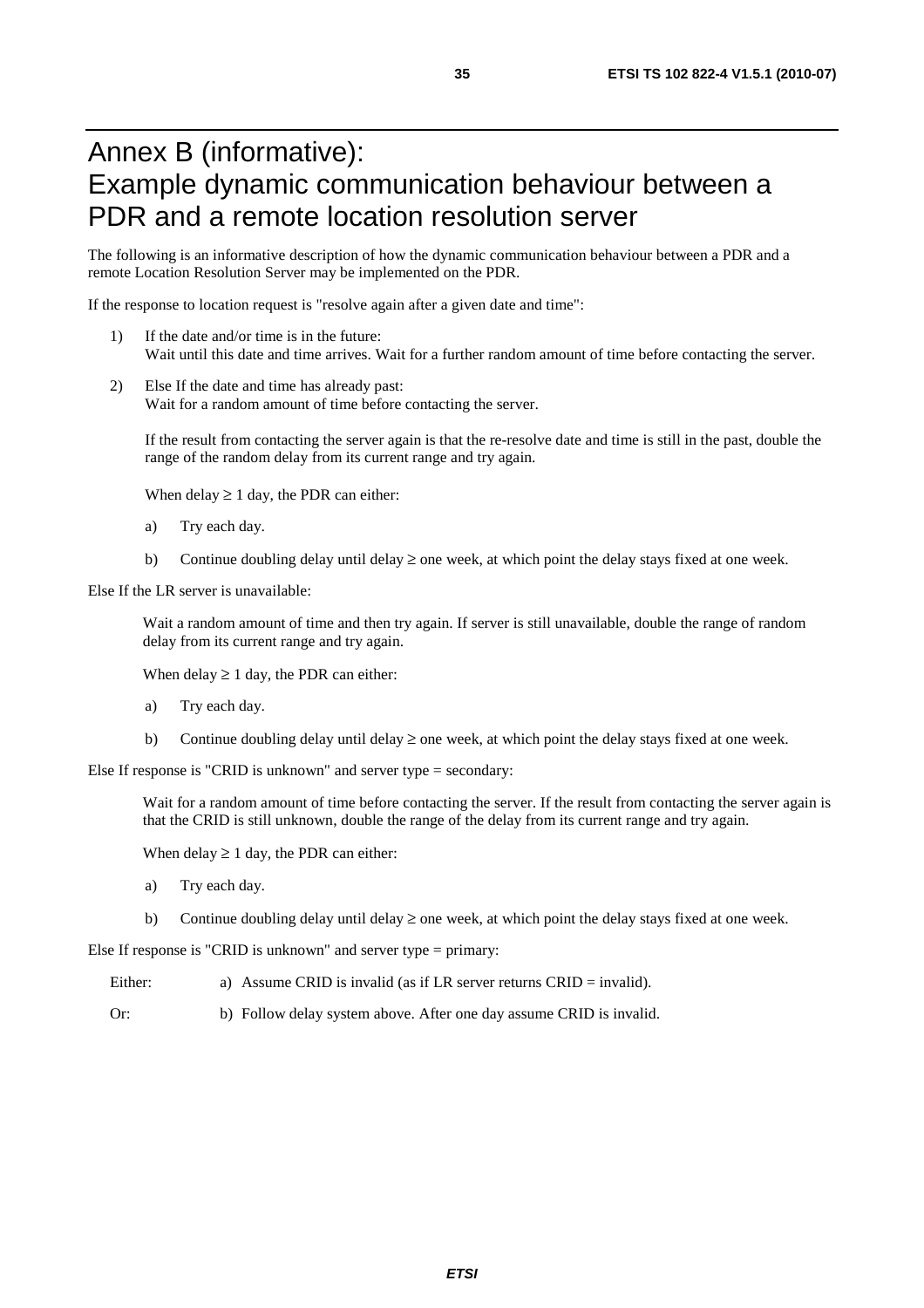# Annex C (normative): *TV-anytime* description schemes for content referencing

The *TV-anytime* DSs listed in the present document have been aggregated into several **xsd files identified by the Description Schemes' names**, forming the reference documentation, contained in archive ts\_10282204v010501p0.zip which accompanies the present document.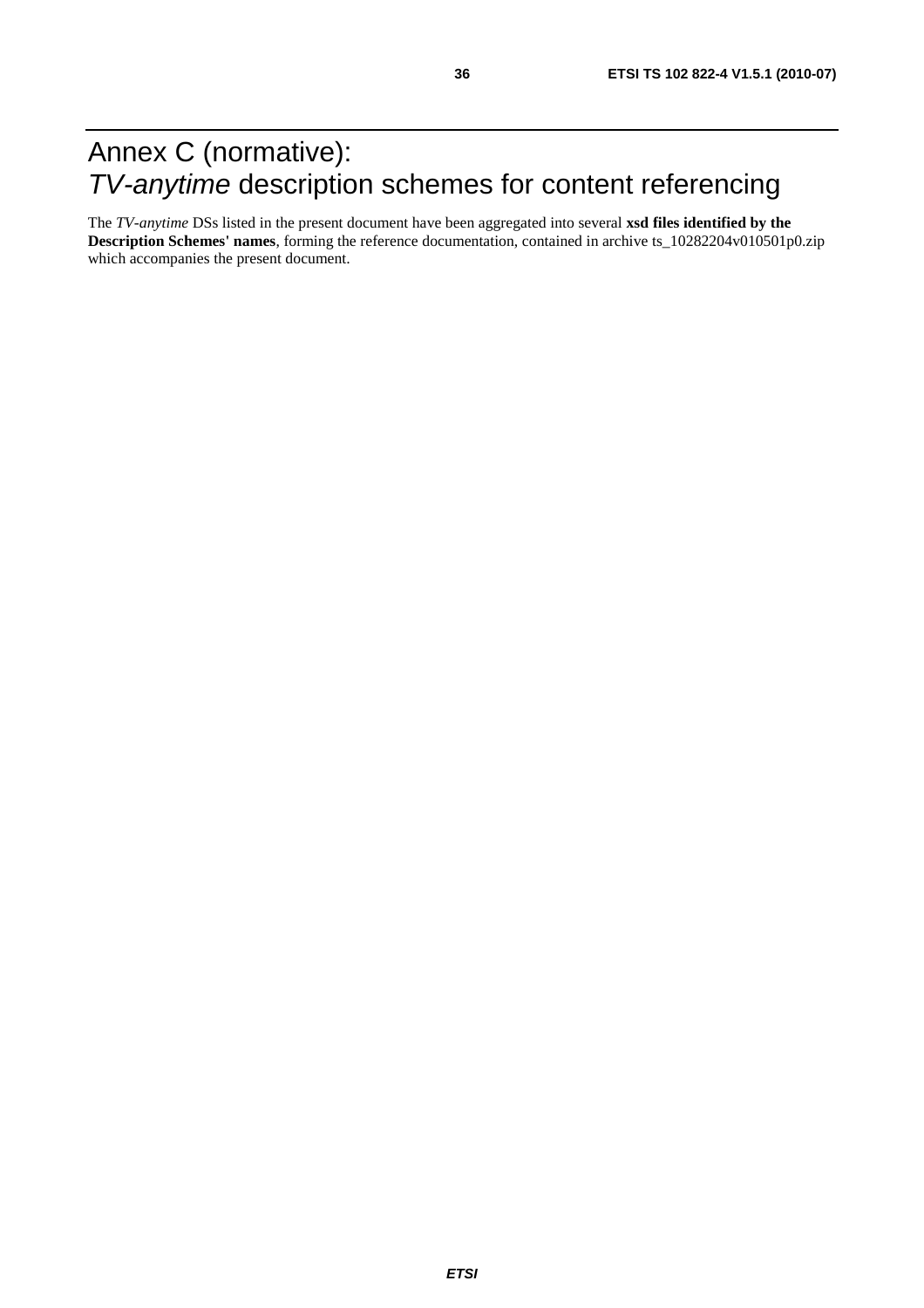# List of figures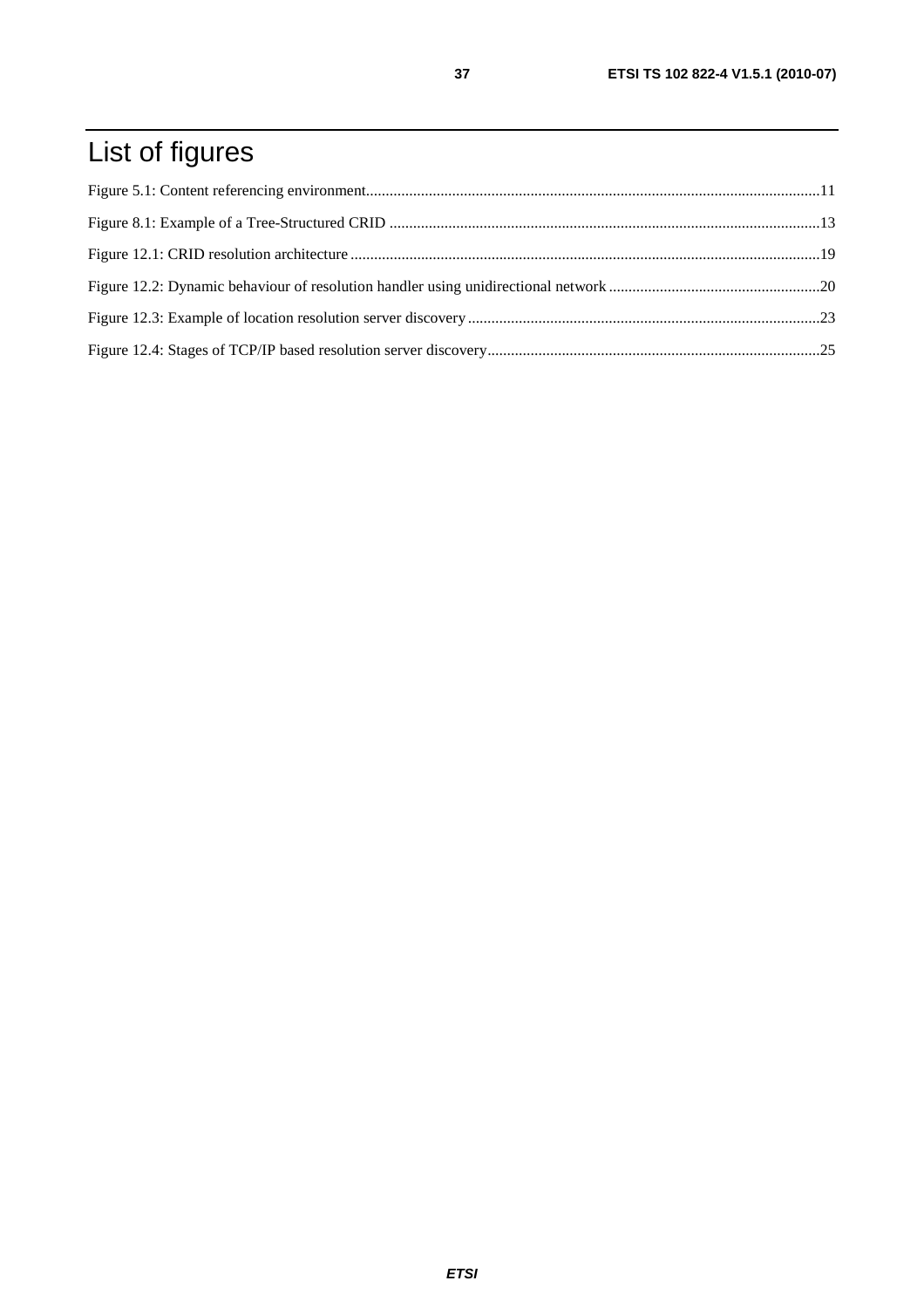# List of tables

| Table 10.3: Example of the same resolved CRID after a change in location identified by "imi:def.com/1" 16 |  |
|-----------------------------------------------------------------------------------------------------------|--|
|                                                                                                           |  |
|                                                                                                           |  |
|                                                                                                           |  |
|                                                                                                           |  |
|                                                                                                           |  |
|                                                                                                           |  |
|                                                                                                           |  |
|                                                                                                           |  |
|                                                                                                           |  |